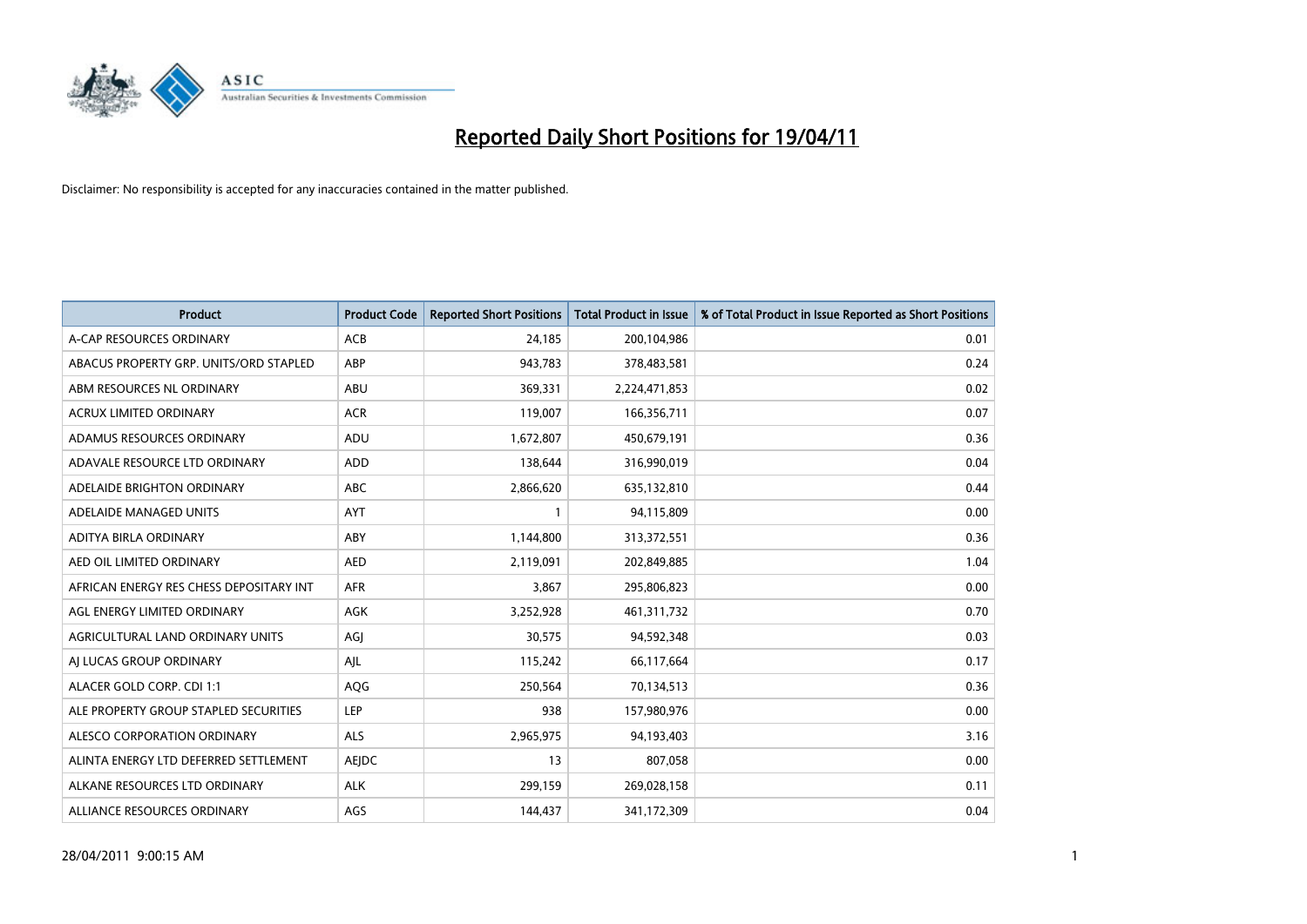

| <b>Product</b>                         | <b>Product Code</b> | <b>Reported Short Positions</b> | <b>Total Product in Issue</b> | % of Total Product in Issue Reported as Short Positions |
|----------------------------------------|---------------------|---------------------------------|-------------------------------|---------------------------------------------------------|
| ALLIED GOLD LIMITED ORDINARY           | <b>ALD</b>          | 1,302,608                       | 1,198,537,554                 | 0.11                                                    |
| ALUMINA LIMITED ORDINARY               | <b>AWC</b>          | 21,321,750                      | 2,440,196,187                 | 0.89                                                    |
| AMADEUS ENERGY ORDINARY                | AMU                 | 454,000                         | 300,288,855                   | 0.15                                                    |
| AMALGAMATED HOLDINGS ORDINARY          | AHD                 | 13,508                          | 157,458,568                   | 0.01                                                    |
| AMCOM TELECOMM. ORDINARY               | <b>AMM</b>          | 20,343                          | 716,812,103                   | 0.00                                                    |
| AMCOR LIMITED ORDINARY                 | <b>AMC</b>          | 4,536,460                       | 1,227,383,880                 | 0.34                                                    |
| AMP LIMITED ORDINARY                   | AMP                 | 9,003,928                       | 2,789,686,764                 | 0.31                                                    |
| AMPELLA MINING ORDINARY                | <b>AMX</b>          | 475,869                         | 203,285,108                   | 0.23                                                    |
| ANGLOGOLD ASHANTI CDI 5:1              | AGG                 | 4                               | 89,207,765                    | 0.00                                                    |
| ANSELL LIMITED ORDINARY                | <b>ANN</b>          | 3,952,742                       | 133,007,903                   | 2.96                                                    |
| ANTARES ENERGY LTD ORDINARY            | AZZ                 | 101,632                         | 275,500,000                   | 0.04                                                    |
| ANZ BANKING GRP LTD ORDINARY           | ANZ                 | 5,248,048                       | 2,596,414,163                 | 0.18                                                    |
| APA GROUP STAPLED SECURITIES           | <b>APA</b>          | 5,583,511                       | 556,193,951                   | 1.00                                                    |
| APEX MINERALS NL ORDINARY              | <b>AXM</b>          | 885.146                         | 5,550,243,713                 | 0.02                                                    |
| APN EUROPEAN RETAIL UNITS STAPLED SEC. | <b>AEZ</b>          | 11,832                          | 544,910,660                   | 0.00                                                    |
| APN NEWS & MEDIA ORDINARY              | <b>APN</b>          | 20,445,086                      | 618,568,292                   | 3.32                                                    |
| AQUARIUS PLATINUM. ORDINARY            | <b>AOP</b>          | 3,126,879                       | 470,070,802                   | 0.63                                                    |
| AQUILA RESOURCES ORDINARY              | <b>AQA</b>          | 3,398,499                       | 374,323,124                   | 0.93                                                    |
| ARAFURA RESOURCE LTD ORDINARY          | ARU                 | 5,049,953                       | 367,930,342                   | 1.38                                                    |
| ARB CORPORATION ORDINARY               | ARP                 | 6,534                           | 72,481,302                    | 0.00                                                    |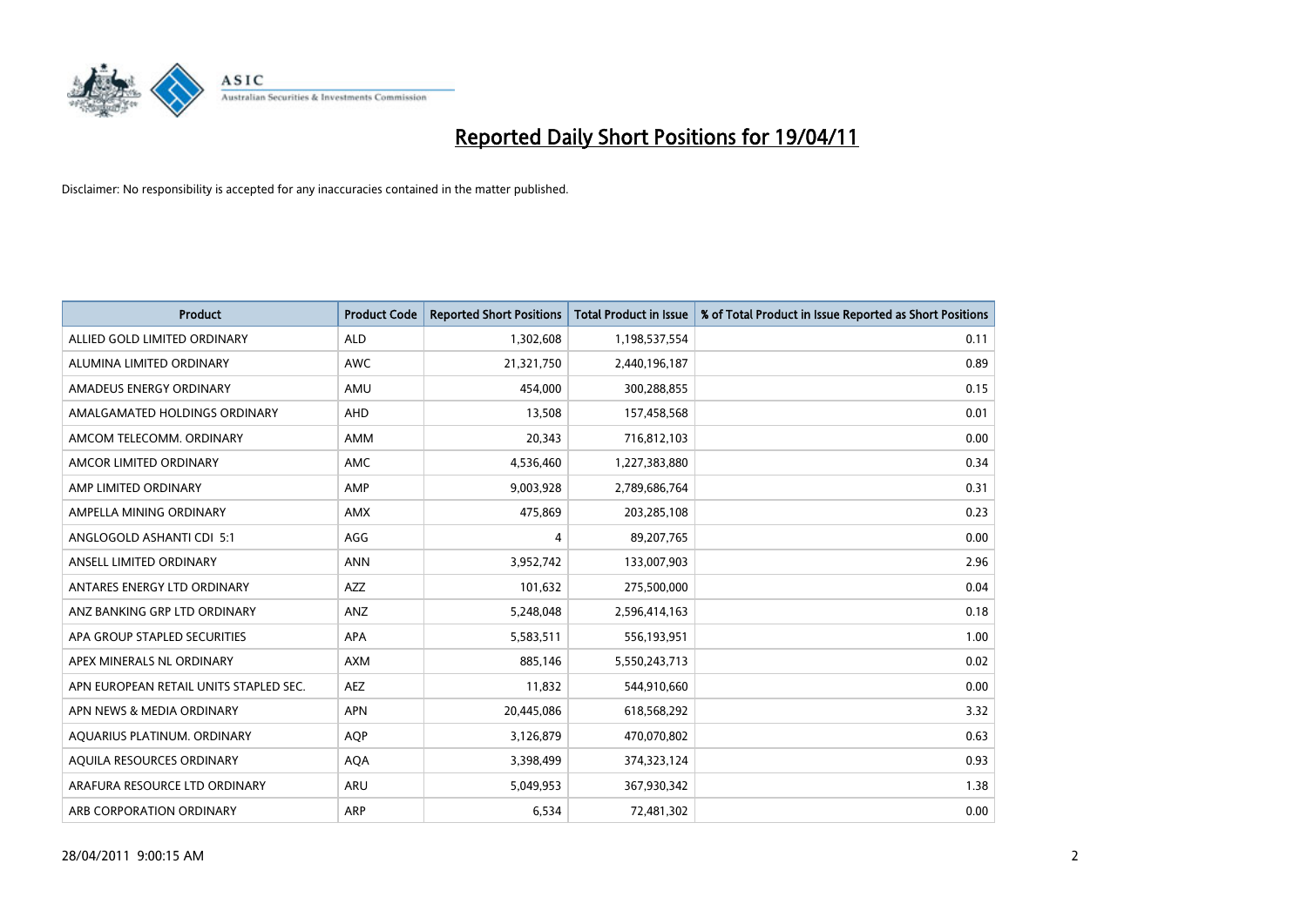

| <b>Product</b>                          | <b>Product Code</b> | <b>Reported Short Positions</b> | Total Product in Issue | % of Total Product in Issue Reported as Short Positions |
|-----------------------------------------|---------------------|---------------------------------|------------------------|---------------------------------------------------------|
| ARDENT LEISURE GROUP STAPLED SECURITIES | AAD                 | 350,492                         | 318,147,978            | 0.11                                                    |
| ARISTOCRAT LEISURE ORDINARY             | ALL                 | 31,832,127                      | 536,480,307            | 5.93                                                    |
| ASCIANO LIMITED ORDINARY                | <b>AIO</b>          | 23,965,305                      | 2,926,103,883          | 0.83                                                    |
| ASG GROUP LIMITED ORDINARY              | <b>ASZ</b>          | 68,401                          | 168,247,718            | 0.04                                                    |
| ASPEN GROUP ORD/UNITS STAPLED           | <b>APZ</b>          | 1,130,061                       | 592,674,670            | 0.17                                                    |
| ASPIRE MINING LTD ORDINARY              | <b>AKM</b>          | 23,358                          | 535,971,483            | 0.00                                                    |
| ASTON RES LTD ORDINARY                  | <b>AZT</b>          | 223,334                         | 204,527,604            | 0.10                                                    |
| ASTRO JAP PROP GROUP STAPLED SECURITIES | AJA                 | 23,231                          | 58,445,002             | 0.05                                                    |
| ASX LIMITED ORDINARY                    | <b>ASX</b>          | 911,247                         | 175,136,729            | 0.53                                                    |
| ATLANTIC LIMITED ORDINARY               | ATI                 | 541,117                         | 112,801,231            | 0.48                                                    |
| ATLAS IRON LIMITED ORDINARY             | <b>AGO</b>          | 2,159,265                       | 815,689,044            | 0.25                                                    |
| AURORA MINERALS LTD ORDINARY            | <b>ARM</b>          | 506                             | 104,167,499            | 0.00                                                    |
| AURORA OIL & GAS ORDINARY               | <b>AUT</b>          | 304,543                         | 403,687,342            | 0.07                                                    |
| AUSDRILL LIMITED ORDINARY               | <b>ASL</b>          | 641,258                         | 300,167,237            | 0.21                                                    |
| AUSENCO LIMITED ORDINARY                | AAX                 | 3,210,803                       | 122,987,022            | 2.60                                                    |
| AUSTAL LIMITED ORDINARY                 | ASB                 | 163,951                         | 188,069,638            | 0.08                                                    |
| AUSTAR UNITED ORDINARY                  | <b>AUN</b>          | 1,531,094                       | 1,271,389,658          | 0.11                                                    |
| AUSTBROKERS HOLDINGS ORDINARY           | <b>AUB</b>          | 10,822                          | 54,339,433             | 0.02                                                    |
| AUSTEREO GROUP LTD. ORDINARY            | <b>AEO</b>          | 799,900                         | 344,783,708            | 0.23                                                    |
| AUSTIN ENGINEERING ORDINARY             | <b>ANG</b>          | 9,469                           | 71,714,403             | 0.01                                                    |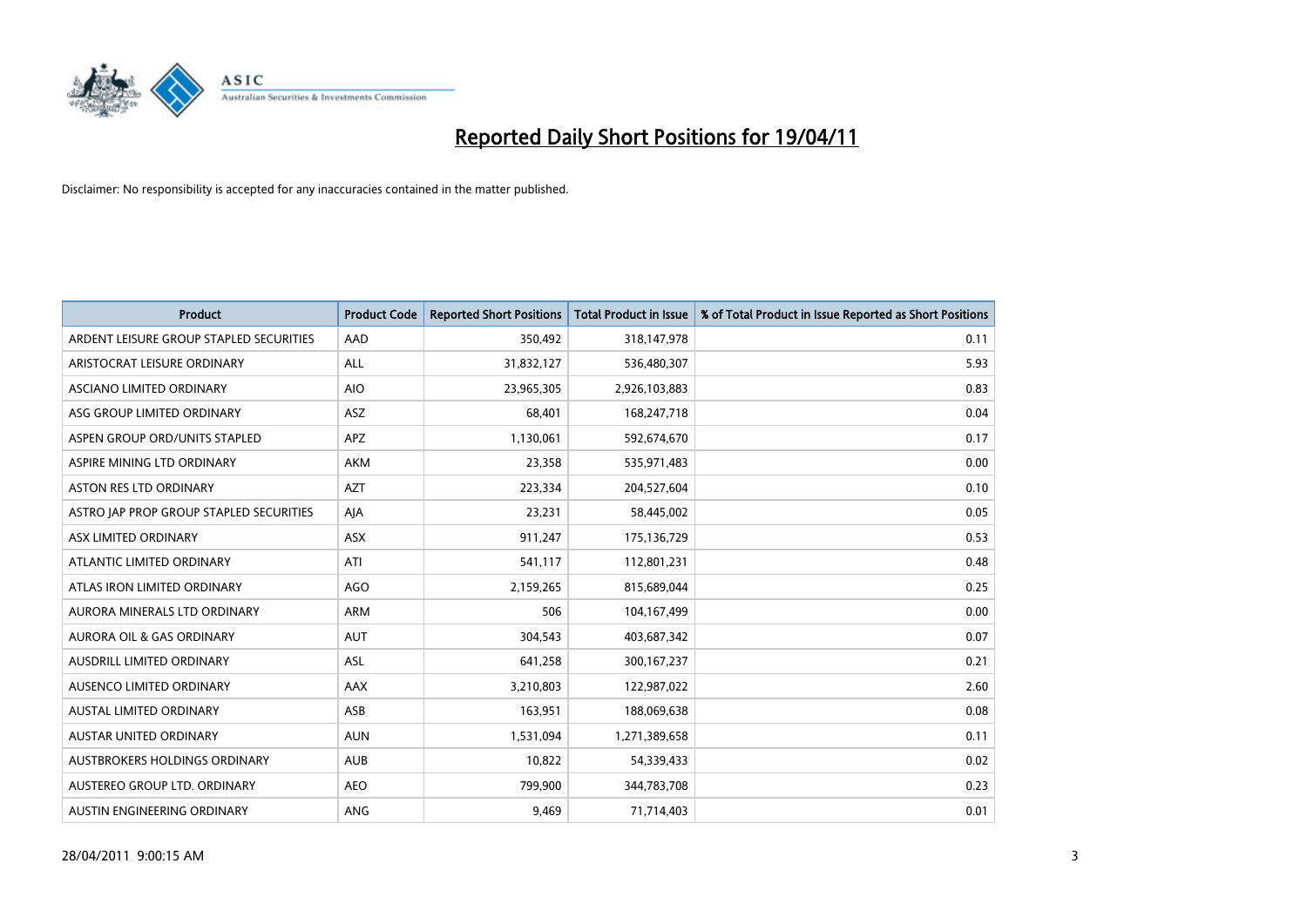

| <b>Product</b>                       | <b>Product Code</b> | <b>Reported Short Positions</b> | <b>Total Product in Issue</b> | % of Total Product in Issue Reported as Short Positions |
|--------------------------------------|---------------------|---------------------------------|-------------------------------|---------------------------------------------------------|
| <b>AUSTRALAND ASSETS ASSETS</b>      | AAZPB               | 1.168                           | 2,750,000                     | 0.04                                                    |
| AUSTRALAND PROPERTY STAPLED SECURITY | <b>ALZ</b>          | 878,307                         | 576,846,597                   | 0.13                                                    |
| AUSTRALIAN AGRICULT, ORDINARY        | AAC                 | 4,434,475                       | 264,264,459                   | 1.66                                                    |
| AUSTRALIAN EDUCATION UNITS           | <b>AEU</b>          | 625,000                         | 134,973,383                   | 0.46                                                    |
| AUSTRALIAN INFRASTR, UNITS/ORDINARY  | <b>AIX</b>          | 645,281                         | 620,733,944                   | 0.10                                                    |
| AUSTRALIAN MINES LTD ORDINARY        | <b>AUZ</b>          | 1,400,000                       | 576,910,315                   | 0.24                                                    |
| AUSTRALIAN PHARM, ORDINARY           | API                 | 902.487                         | 488,115,883                   | 0.18                                                    |
| AUTOMOTIVE HOLDINGS ORDINARY         | AHE                 | 241,344                         | 226,387,577                   | 0.10                                                    |
| AVEXA LIMITED ORDINARY               | <b>AVX</b>          | 243,657                         | 847,688,779                   | 0.03                                                    |
| AWE LIMITED ORDINARY                 | AWE                 | 2,097,967                       | 521,871,941                   | 0.42                                                    |
| AZUMAH RESOURCES ORDINARY            | <b>AZM</b>          | 50.029                          | 272,696,055                   | 0.02                                                    |
| <b>BANDANNA ENERGY ORDINARY</b>      | <b>BND</b>          | 117,641                         | 426,515,482                   | 0.02                                                    |
| BANK OF QUEENSLAND. ORDINARY         | <b>BOO</b>          | 3,008,449                       | 222,072,957                   | 1.34                                                    |
| <b>BANNERMAN RESOURCES ORDINARY</b>  | <b>BMN</b>          | 177,095                         | 234,435,934                   | 0.07                                                    |
| <b>BASS METALS LTD ORDINARY</b>      | <b>BSM</b>          | 289,980                         | 186,403,796                   | 0.16                                                    |
| BATHURST RESOURCES ORDINARY          | <b>BTU</b>          | 5,662,910                       | 613,741,330                   | 0.91                                                    |
| <b>BAUXITE RESOURCE LTD ORDINARY</b> | <b>BAU</b>          | 96,297                          | 235,379,896                   | 0.04                                                    |
| <b>BC IRON LIMITED ORDINARY</b>      | <b>BCI</b>          | 10,696                          | 94,361,000                    | 0.02                                                    |
| BEACH ENERGY LIMITED ORDINARY        | <b>BPT</b>          | 1,199,324                       | 1,099,021,290                 | 0.10                                                    |
| BEADELL RESOURCE LTD ORDINARY        | <b>BDR</b>          | 1,375,529                       | 622,147,828                   | 0.21                                                    |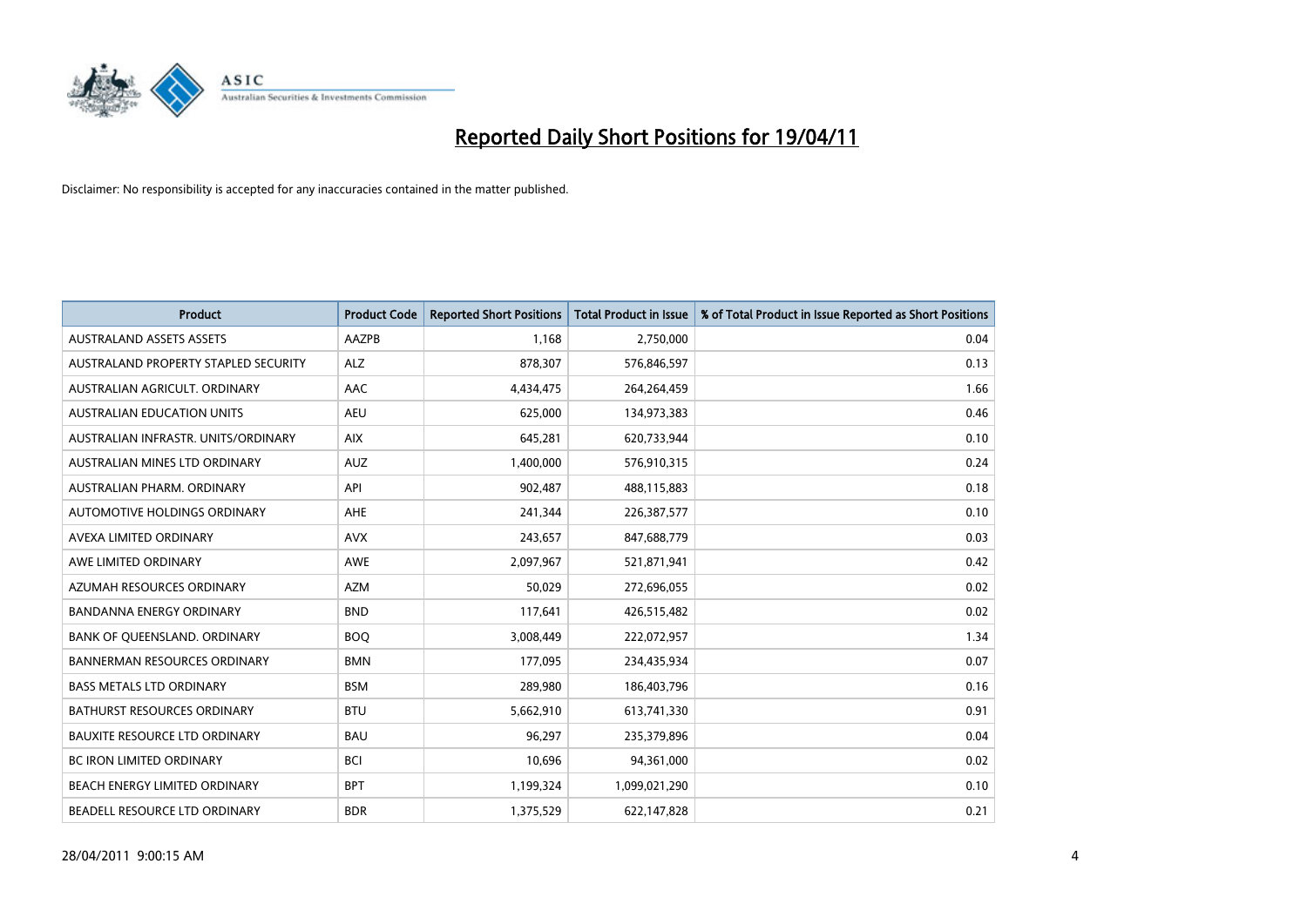

| <b>Product</b>                       | <b>Product Code</b> | <b>Reported Short Positions</b> | <b>Total Product in Issue</b> | % of Total Product in Issue Reported as Short Positions |
|--------------------------------------|---------------------|---------------------------------|-------------------------------|---------------------------------------------------------|
| BENDIGO AND ADELAIDE ORDINARY        | <b>BEN</b>          | 5,856,309                       | 360,048,771                   | 1.65                                                    |
| BERKELEY RESOURCES ORDINARY          | <b>BKY</b>          | 400,409                         | 174,298,273                   | 0.22                                                    |
| BETASHARES ASX FIN ETF UNITS         | <b>OFN</b>          | 28,500                          | 4,509,251                     | 0.63                                                    |
| BETASHARES ASX RES ETF UNITS         | <b>ORE</b>          | 198,220                         | 4,519,432                     | 4.39                                                    |
| BETASHARES US DOLLAR ETF UNITS       | <b>USD</b>          | 3,000                           | 5,253,661                     | 0.06                                                    |
| <b>BHP BILLITON LIMITED ORDINARY</b> | <b>BHP</b>          | 44,281,394                      | 3,356,081,497                 | 1.27                                                    |
| <b>BILLABONG ORDINARY</b>            | <b>BBG</b>          | 13,543,574                      | 253,613,826                   | 5.33                                                    |
| <b>BIOTA HOLDINGS ORDINARY</b>       | <b>BTA</b>          | 2,142,960                       | 181,417,556                   | 1.18                                                    |
| <b>BISALLOY STEEL ORDINARY</b>       | <b>BIS</b>          | 84,480                          | 216,455,965                   | 0.04                                                    |
| BKI INVESTMENT LTD ORDINARY          | <b>BKI</b>          | 508                             | 422,863,407                   | 0.00                                                    |
| <b>BLACKTHORN RESOURCES ORDINARY</b> | <b>BTR</b>          | 35,848                          | 106,885,300                   | 0.03                                                    |
| BLUESCOPE STEEL LTD ORDINARY         | <b>BSL</b>          | 33,306,574                      | 1,842,207,385                 | 1.81                                                    |
| <b>BOART LONGYEAR ORDINARY</b>       | <b>BLY</b>          | 5,998,308                       | 461,163,412                   | 1.30                                                    |
| <b>BOOM LOGISTICS ORDINARY</b>       | <b>BOL</b>          | 337,999                         | 461,500,712                   | 0.07                                                    |
| <b>BORAL LIMITED, ORDINARY</b>       | <b>BLD</b>          | 29,196,353                      | 729,925,990                   | 3.98                                                    |
| BOTSWANA METALS LTD ORDINARY         | <b>BML</b>          | 7,000                           | 143,717,013                   | 0.00                                                    |
| <b>BOW ENERGY LIMITED ORDINARY</b>   | <b>BOW</b>          | 3,126,190                       | 349,417,229                   | 0.90                                                    |
| BRADKEN LIMITED ORDINARY             | <b>BKN</b>          | 1,296,074                       | 142,829,226                   | 0.89                                                    |
| <b>BRAMBLES LIMITED ORDINARY</b>     | <b>BXB</b>          | 11,296,781                      | 1,479,190,996                 | 0.72                                                    |
| BREVILLE GROUP LTD ORDINARY          | <b>BRG</b>          | 2,768                           | 129,995,322                   | 0.00                                                    |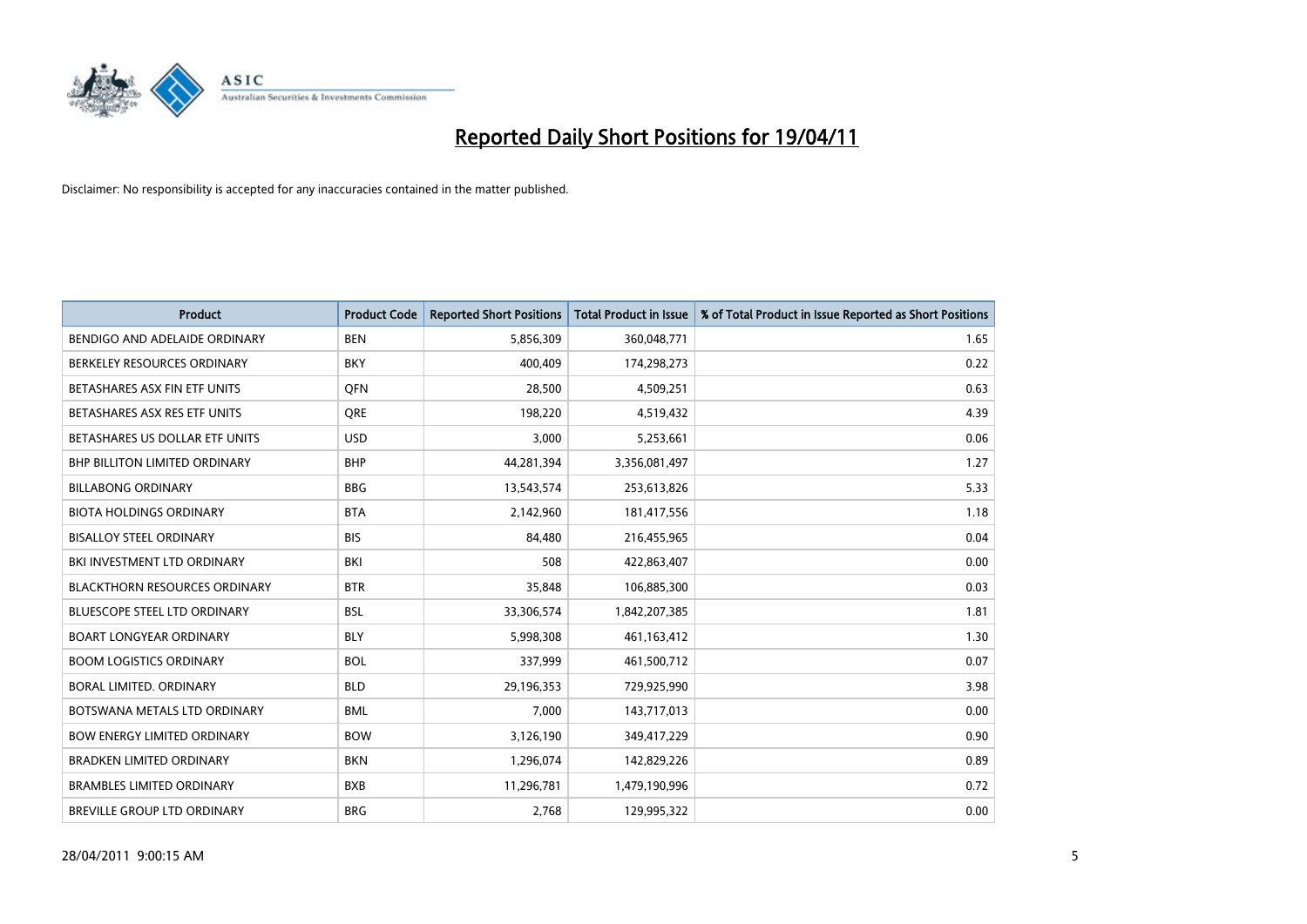

| <b>Product</b>                        | <b>Product Code</b> | <b>Reported Short Positions</b> | <b>Total Product in Issue</b> | % of Total Product in Issue Reported as Short Positions |
|---------------------------------------|---------------------|---------------------------------|-------------------------------|---------------------------------------------------------|
| <b>BRICKWORKS LIMITED ORDINARY</b>    | <b>BKW</b>          | 15,982                          | 147,567,333                   | 0.01                                                    |
| <b>BROCKMAN RESOURCES ORDINARY</b>    | <b>BRM</b>          | 72,186                          | 144,803,151                   | 0.05                                                    |
| BT INVESTMENT MNGMNT ORDINARY         | <b>BTT</b>          | 554,785                         | 160,000,000                   | 0.35                                                    |
| <b>BURU ENERGY ORDINARY</b>           | <b>BRU</b>          | 7,233,251                       | 182,780,549                   | 3.96                                                    |
| <b>BWP TRUST ORDINARY UNITS</b>       | <b>BWP</b>          | 461,067                         | 520,012,793                   | 0.09                                                    |
| CABCHARGE AUSTRALIA ORDINARY          | CAB                 | 1,074,101                       | 120,437,014                   | 0.88                                                    |
| CALTEX AUSTRALIA ORDINARY             | <b>CTX</b>          | 5,396,895                       | 270,000,000                   | 1.98                                                    |
| CAMPBELL BROTHERS ORDINARY            | <b>CPB</b>          | 144,194                         | 67,503,411                    | 0.21                                                    |
| CAPE LAMBERT RES LTD ORDINARY         | <b>CFE</b>          | 1,130,949                       | 571,849,603                   | 0.19                                                    |
| <b>CAPRAL LIMITED ORDINARY</b>        | CAA                 | 160,000                         | 387,898,255                   | 0.04                                                    |
| <b>CARBON ENERGY ORDINARY</b>         | <b>CNX</b>          | 741,502                         | 698,517,858                   | 0.10                                                    |
| <b>CARDNO LIMITED ORDINARY</b>        | CDD                 | 1,072                           | 106,840,756                   | 0.00                                                    |
| CARNARVON PETROLEUM ORDINARY          | <b>CVN</b>          | 4,087,892                       | 687,820,634                   | 0.59                                                    |
| CARNEGIE WAVE ENERGY ORDINARY         | <b>CWE</b>          | 83,000                          | 859,087,627                   | 0.01                                                    |
| <b>CARPATHIAN RESOURCES ORDINARY</b>  | <b>CPN</b>          | 75,000                          | 265,533,501                   | 0.03                                                    |
| CARPENTARIA EXP. LTD ORDINARY         | CAP                 | 9,777                           | 98,741,301                    | 0.01                                                    |
| CARSALES.COM LTD ORDINARY             | <b>CRZ</b>          | 3,275,252                       | 234,338,300                   | 1.41                                                    |
| CASH CONVERTERS ORD/DIV ACCESS        | CCV                 | 68,191                          | 379,761,025                   | 0.01                                                    |
| <b>CASPIAN OIL &amp; GAS ORDINARY</b> | <b>CIG</b>          | 50,000                          | 1,331,500,513                 | 0.00                                                    |
| CATALPA RESOURCES ORDINARY            | CAH                 | 157,887                         | 177,954,355                   | 0.08                                                    |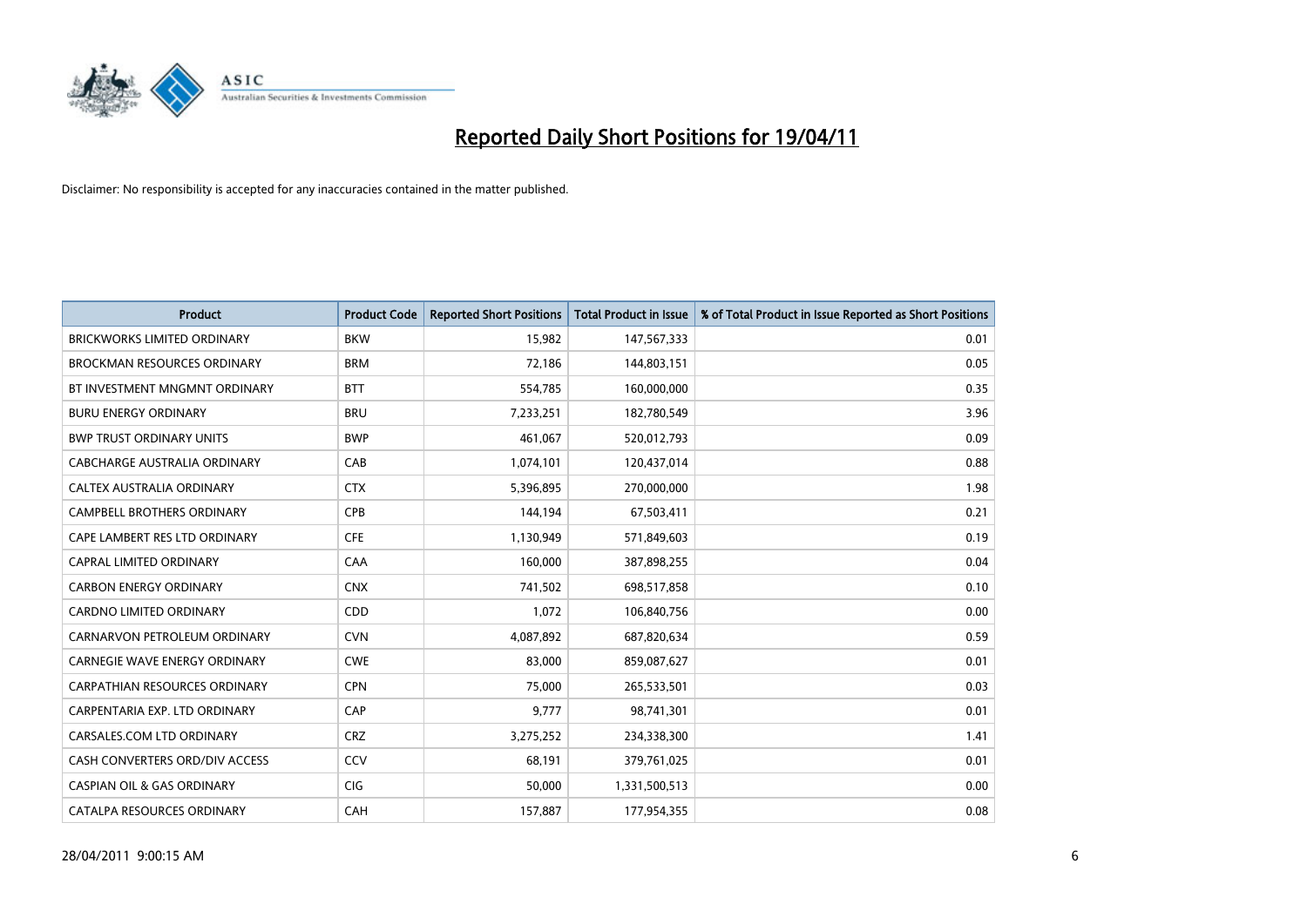

| <b>Product</b>                                | <b>Product Code</b> | <b>Reported Short Positions</b> | Total Product in Issue | % of Total Product in Issue Reported as Short Positions |
|-----------------------------------------------|---------------------|---------------------------------|------------------------|---------------------------------------------------------|
| <b>CEC GROUP LIMITED ORDINARY</b>             | <b>CEG</b>          | 1,750                           | 79,662,662             | 0.00                                                    |
| <b>CELLNET GROUP ORDINARY</b>                 | <b>CLT</b>          | 1,342                           | 61,596,082             | 0.00                                                    |
| CENTRAL PETROLEUM ORDINARY                    | <b>CTP</b>          | 622.504                         | 982,298,842            | 0.06                                                    |
| CENTRO PROPERTIES UNITS/ORD STAPLED           | <b>CNP</b>          | 126,802                         | 972,414,514            | 0.01                                                    |
| <b>CENTRO RETAIL GROUP STAPLED SECURITIES</b> | <b>CER</b>          | 2,735,247                       | 2,286,399,424          | 0.12                                                    |
| <b>CERAMIC FUEL CELLS ORDINARY</b>            | <b>CFU</b>          | 1,414,573                       | 1,201,353,566          | 0.11                                                    |
| <b>CFS RETAIL PROPERTY UNITS</b>              | <b>CFX</b>          | 32,461,916                      | 2,839,591,911          | 1.13                                                    |
| CGA MINING LIMITED ORDINARY                   | <b>CGX</b>          | 163,000                         | 333,265,726            | 0.05                                                    |
| <b>CHALLENGER DIV.PRO. STAPLED UNITS</b>      | <b>CDI</b>          | 51,224                          | 913,426,007            | 0.00                                                    |
| CHALLENGER INFRAST. STAPLED UNITS             | <b>CIF</b>          | 8,176                           | 316,223,785            | 0.00                                                    |
| CHALLENGER LIMITED ORDINARY                   | <b>CGF</b>          | 5,253,829                       | 500,753,078            | 1.04                                                    |
| CHANDLER MACLEOD LTD ORDINARY                 | <b>CMG</b>          | 11,970                          | 463,971,344            | 0.00                                                    |
| CHARTER HALL GROUP STAPLED US PROHIBIT.       | <b>CHC</b>          | 1,044,543                       | 306,341,814            | 0.34                                                    |
| <b>CHARTER HALL OFFICE UNIT</b>               | COO                 | 2,363,350                       | 493,319,730            | 0.48                                                    |
| <b>CHARTER HALL RETAIL UNITS</b>              | CQR                 | 1,146,001                       | 305,810,723            | 0.36                                                    |
| CHEMGENEX PHARMACEUT ORDINARY                 | <b>CXS</b>          | 3,204,430                       | 313,348,870            | 1.02                                                    |
| CHINA YUNNAN COPPER ORDINARY                  | <b>CYU</b>          | 184,695                         | 127,562,533            | 0.14                                                    |
| CITIGOLD CORP LTD ORDINARY                    | <b>CTO</b>          | 2,059,217                       | 1,040,278,301          | 0.20                                                    |
| CLINUVEL PHARMACEUT, ORDINARY                 | <b>CUV</b>          | 4,127                           | 30,381,706             | 0.01                                                    |
| <b>CLOUGH LIMITED ORDINARY</b>                | <b>CLO</b>          | 270,481                         | 769,801,269            | 0.03                                                    |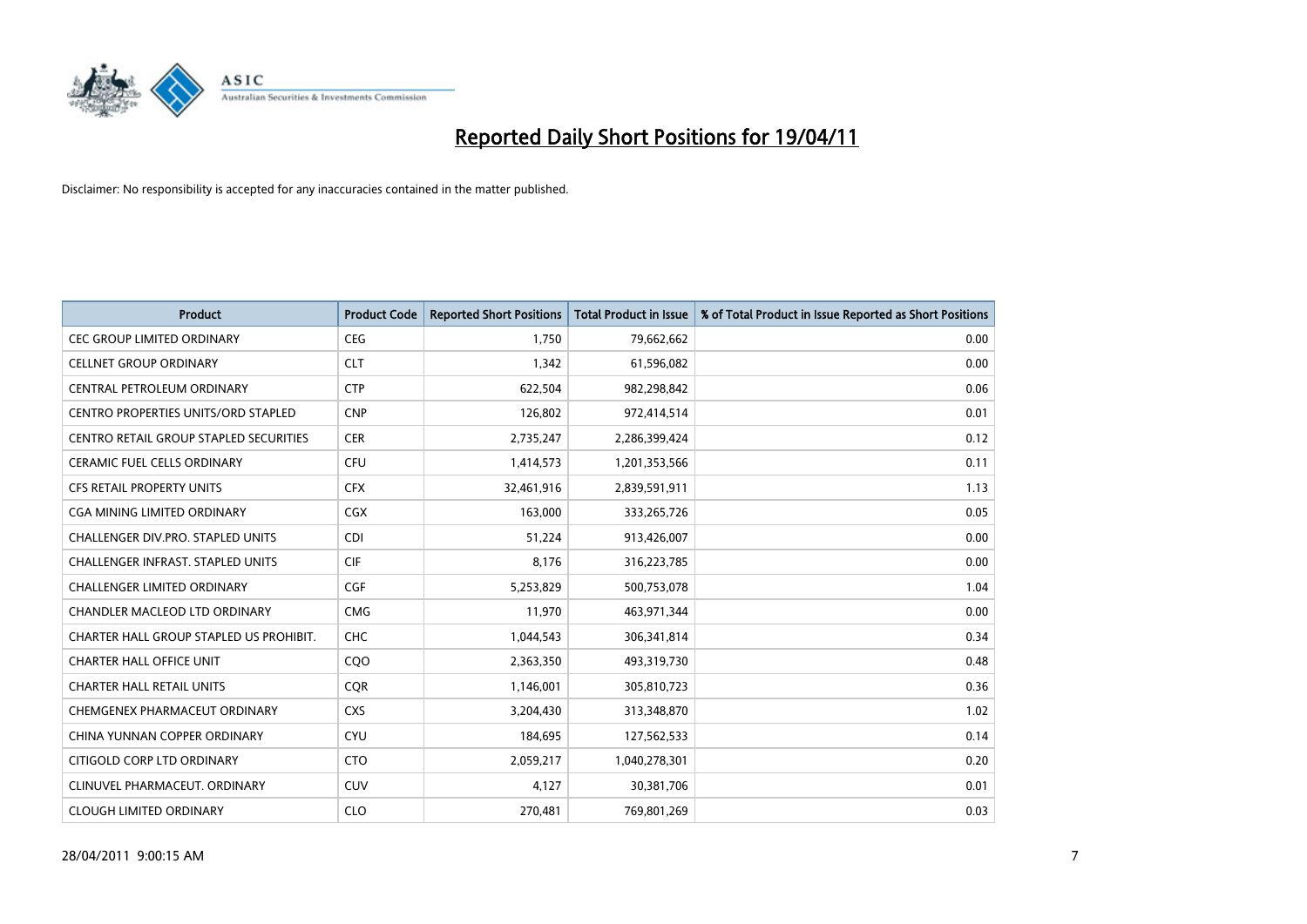

| <b>Product</b>                     | <b>Product Code</b> | <b>Reported Short Positions</b> | <b>Total Product in Issue</b> | % of Total Product in Issue Reported as Short Positions |
|------------------------------------|---------------------|---------------------------------|-------------------------------|---------------------------------------------------------|
| <b>COAL &amp; ALLIED ORDINARY</b>  | <b>CNA</b>          | 8.993                           | 86,584,735                    | 0.01                                                    |
| COAL OF AFRICA LTD ORDINARY        | <b>CZA</b>          | 266,183                         | 531,139,661                   | 0.05                                                    |
| <b>COALSPUR MINES LTD ORDINARY</b> | <b>CPL</b>          | 1,462,190                       | 491,237,867                   | 0.30                                                    |
| COCA-COLA AMATIL ORDINARY          | <b>CCL</b>          | 8,886,276                       | 757,968,046                   | 1.14                                                    |
| <b>COCHLEAR LIMITED ORDINARY</b>   | COH                 | 1,642,248                       | 56,745,023                    | 2.90                                                    |
| <b>COCKATOO COAL ORDINARY</b>      | <b>COK</b>          | 8,062,341                       | 1,016,096,908                 | 0.80                                                    |
| <b>COKAL LTD ORDINARY</b>          | <b>CKA</b>          | 392,815                         | 112,083,735                   | 0.35                                                    |
| COMMONWEALTH BANK, ORDINARY        | <b>CBA</b>          | 14,404,792                      | 1,558,614,744                 | 0.88                                                    |
| COMMONWEALTH PROP ORDINARY UNITS   | <b>CPA</b>          | 16,842,390                      | 2,449,599,711                 | 0.68                                                    |
| <b>COMPASS RESOURCES ORDINARY</b>  | <b>CMR</b>          | 160,952                         | 147,402,920                   | 0.11                                                    |
| <b>COMPUTERSHARE LTD ORDINARY</b>  | <b>CPU</b>          | 3,185,572                       | 555,664,059                   | 0.55                                                    |
| <b>CONNECTEAST GROUP STAPLED</b>   | <b>CEU</b>          | 43,912,842                      | 3,940,145,951                 | 1.12                                                    |
| CONQUEST MINING ORDINARY           | CQT                 | 533,795                         | 583,241,478                   | 0.08                                                    |
| CONSOLIDATED MEDIA, ORDINARY       | <b>CMJ</b>          | 3,392,697                       | 561,834,996                   | 0.60                                                    |
| CONTANGO MICROCAP ORDINARY         | <b>CTN</b>          | 7,500                           | 145,708,783                   | 0.01                                                    |
| CONTINENTAL COAL LTD ORDINARY      | CCC                 | 677,418                         | 1,980,616,757                 | 0.03                                                    |
| COOPER ENERGY LTD ORDINARY         | <b>COE</b>          | 89,539                          | 292,576,001                   | 0.03                                                    |
| COPPER STRIKE LTD ORDINARY         | <b>CSE</b>          | 714                             | 129,455,571                   | 0.00                                                    |
| <b>CORDLIFE LIMITED ORDINARY</b>   | CBB                 |                                 | 145,360,920                   | 0.00                                                    |
| COUNT FINANCIAL ORDINARY           | COU                 | 691,875                         | 262,212,976                   | 0.27                                                    |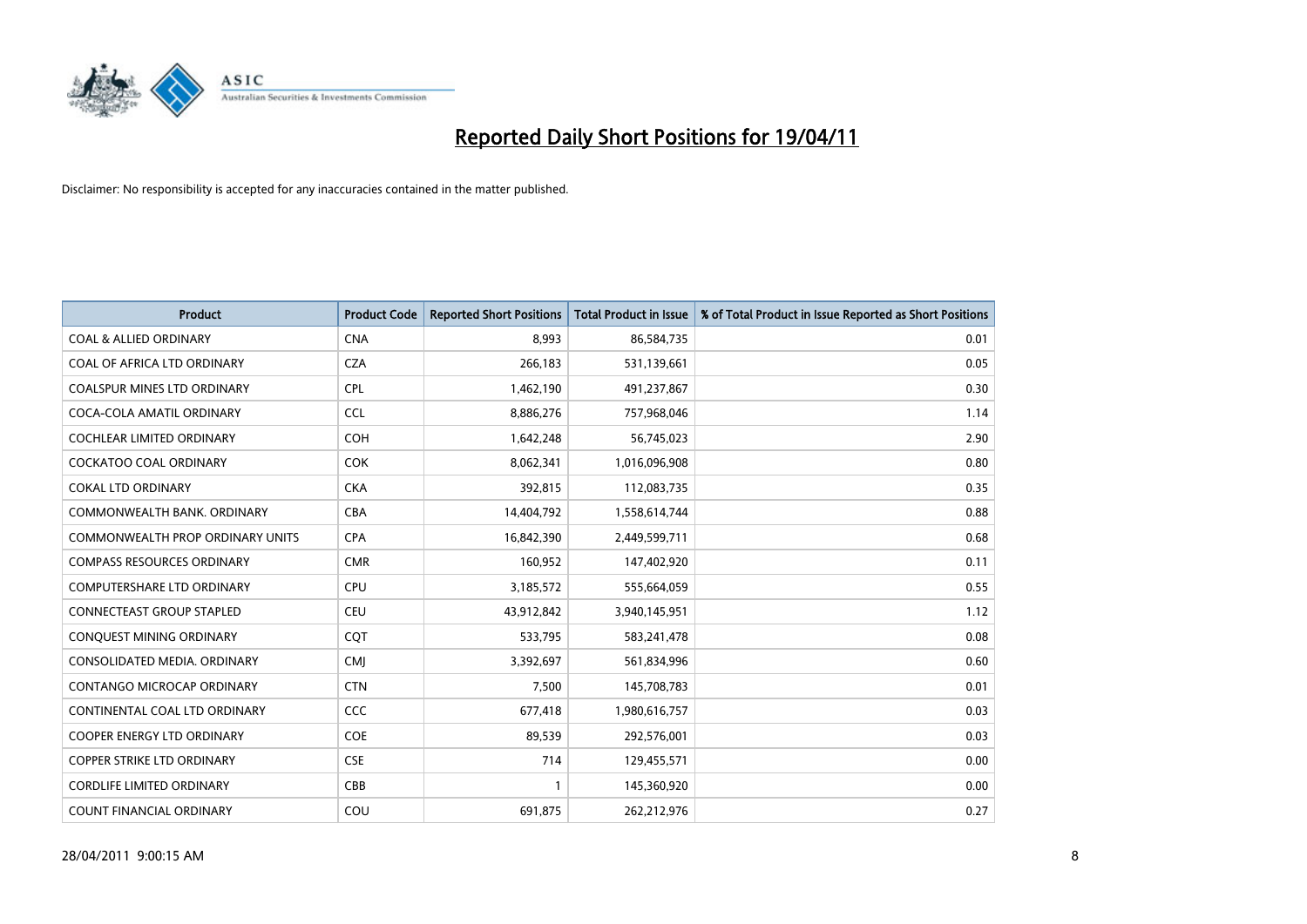

| <b>Product</b>                          | <b>Product Code</b> | <b>Reported Short Positions</b> | <b>Total Product in Issue</b> | % of Total Product in Issue Reported as Short Positions |
|-----------------------------------------|---------------------|---------------------------------|-------------------------------|---------------------------------------------------------|
| <b>CRANE GROUP LIMITED ORDINARY</b>     | <b>CRG</b>          | 414,137                         | 79,110,667                    | 0.52                                                    |
| <b>CREDIT CORP GROUP ORDINARY</b>       | <b>CCP</b>          | 4,239                           | 45,210,752                    | 0.01                                                    |
| <b>CROMWELL PROP STAPLED SECURITIES</b> | <b>CMW</b>          | 94,239                          | 962,845,605                   | 0.01                                                    |
| <b>CROWN LIMITED ORDINARY</b>           | <b>CWN</b>          | 2,873,478                       | 754,131,800                   | 0.36                                                    |
| <b>CSG LIMITED ORDINARY</b>             | CSV                 | 502,440                         | 246,127,667                   | 0.20                                                    |
| <b>CSL LIMITED ORDINARY</b>             | <b>CSL</b>          | 8,886,526                       | 537,360,639                   | 1.64                                                    |
| <b>CSR LIMITED ORDINARY</b>             | <b>CSR</b>          | 11,247,391                      | 506,000,315                   | 2.21                                                    |
| <b>CUDECO LIMITED ORDINARY</b>          | CDU                 | 804,994                         | 145,512,643                   | 0.53                                                    |
| <b>CUE ENERGY RESOURCE ORDINARY</b>     | <b>CUE</b>          | 46,975                          | 694,819,718                   | 0.01                                                    |
| <b>CUSTOMERS LIMITED ORDINARY</b>       | CUS                 | 75,497                          | 134,869,357                   | 0.05                                                    |
| DART ENERGY LTD ORDINARY                | <b>DTE</b>          | 127,749                         | 587,210,672                   | 0.01                                                    |
| DAVID JONES LIMITED ORDINARY            | <b>DJS</b>          | 22,748,384                      | 514,034,694                   | 4.45                                                    |
| DECMIL GROUP LIMITED ORDINARY           | <b>DCG</b>          | 17,397                          | 124,204,568                   | 0.01                                                    |
| DEEP YELLOW LIMITED ORDINARY            | <b>DYL</b>          | 15,876                          | 1,127,534,458                 | 0.00                                                    |
| DEVINE LIMITED ORDINARY                 | <b>DVN</b>          | 1,000                           | 634,918,223                   | 0.00                                                    |
| DEXUS PROPERTY GROUP STAPLED UNITS      | <b>DXS</b>          | 15,720,183                      | 4,839,024,176                 | 0.32                                                    |
| DISCOVERY METALS LTD ORDINARY           | <b>DML</b>          | 858,262                         | 437,114,481                   | 0.19                                                    |
| DOMINO PIZZA ENTERPR ORDINARY           | <b>DMP</b>          | 245,000                         | 68,407,674                    | 0.36                                                    |
| DOWNER EDI LIMITED ORDINARY             | <b>DOW</b>          | 6,031,469                       | 429,100,296                   | 1.39                                                    |
| DUET GROUP STAPLED US PROHIBIT.         | <b>DUE</b>          | 2,490,232                       | 909,692,991                   | 0.27                                                    |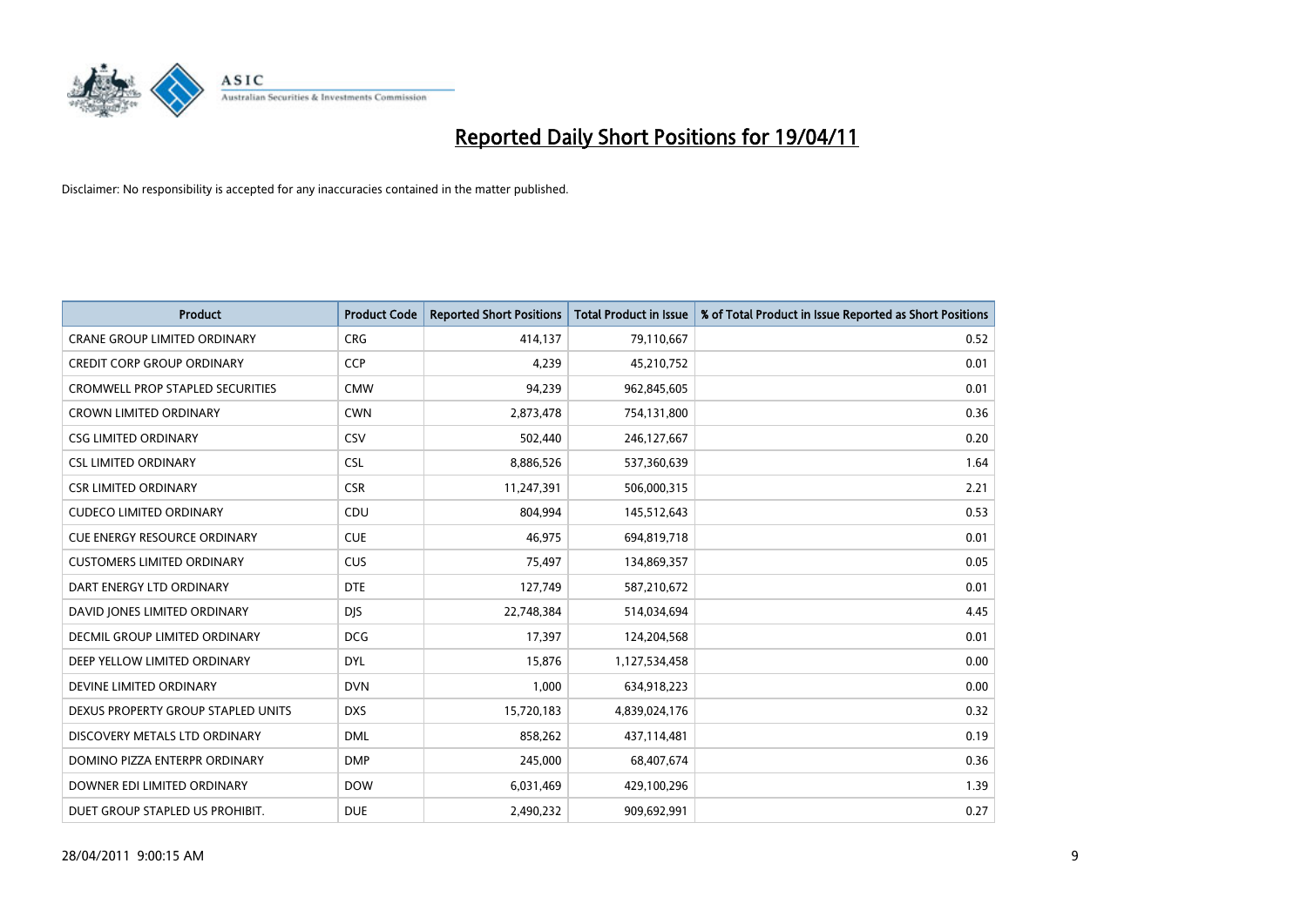

| <b>Product</b>                            | <b>Product Code</b> | <b>Reported Short Positions</b> | Total Product in Issue | % of Total Product in Issue Reported as Short Positions |
|-------------------------------------------|---------------------|---------------------------------|------------------------|---------------------------------------------------------|
| DULUXGROUP LIMITED ORDINARY               | <b>DLX</b>          | 7,372,255                       | 367,456,259            | 2.00                                                    |
| <b>EASTERN STAR GAS ORDINARY</b>          | <b>ESG</b>          | 6,307,298                       | 991,567,041            | 0.63                                                    |
| EDT RETAIL TRUST UNITS                    | <b>EDT</b>          | 117,407                         | 4,700,290,868          | 0.00                                                    |
| ELDERS LIMITED HYBRIDS                    | <b>ELDPA</b>        | 175,598                         | 1,500,000              | 11.71                                                   |
| <b>ELDERS LIMITED ORDINARY</b>            | <b>ELD</b>          | 14,127,958                      | 448,598,480            | 3.13                                                    |
| ELDORADO GOLD CORP CDI 1:1                | EAU                 | 112,586                         | 19,644,760             | 0.55                                                    |
| ELEMENTAL MINERALS ORDINARY               | <b>ELM</b>          | 101,281                         | 155,679,062            | 0.07                                                    |
| ELIXIR PETROLEUM LTD ORDINARY             | <b>EXR</b>          | 324,400                         | 188,988,472            | 0.17                                                    |
| <b>EMECO HOLDINGS ORDINARY</b>            | <b>EHL</b>          | 757,982                         | 631,237,586            | 0.11                                                    |
| <b>ENERGY RESOURCES ORDINARY 'A'</b>      | <b>ERA</b>          | 3,852,368                       | 190,737,934            | 2.00                                                    |
| <b>ENERGY WORLD CORPOR, ORDINARY</b>      | <b>EWC</b>          | 19,121,321                      | 1,561,166,672          | 1.20                                                    |
| <b>ENTEK ENERGY LTD ORDINARY</b>          | ETE                 | 489,903                         | 330,846,405            | 0.15                                                    |
| <b>ENTELLECT LIMITED ORDINARY</b>         | <b>ESN</b>          | 464.050                         | 87,239,240             | 0.53                                                    |
| <b>ENVESTRA LIMITED ORDINARY</b>          | <b>ENV</b>          | 3,413,558                       | 1,430,398,609          | 0.24                                                    |
| EQUINOX MINERALS LTD CHESS DEPOSITARY INT | EQN                 | 2,162,998                       | 879,495,876            | 0.24                                                    |
| EUREKA ENERGY LTD ORDINARY                | <b>EKA</b>          | 772,939                         | 237,014,050            | 0.32                                                    |
| <b>EVEREST FINANCIAL ORDINARY</b>         | <b>EFG</b>          | 4,300                           | 25,143,824             | 0.02                                                    |
| EXTRACT RESOURCES ORDINARY                | <b>EXT</b>          | 587,699                         | 251,028,608            | 0.24                                                    |
| FAIRFAX MEDIA LTD ORDINARY                | <b>FXI</b>          | 219,428,747                     | 2,351,955,725          | 9.31                                                    |
| <b>FAR LTD ORDINARY</b>                   | <b>FAR</b>          | 20.978.124                      | 1,245,351,164          | 1.68                                                    |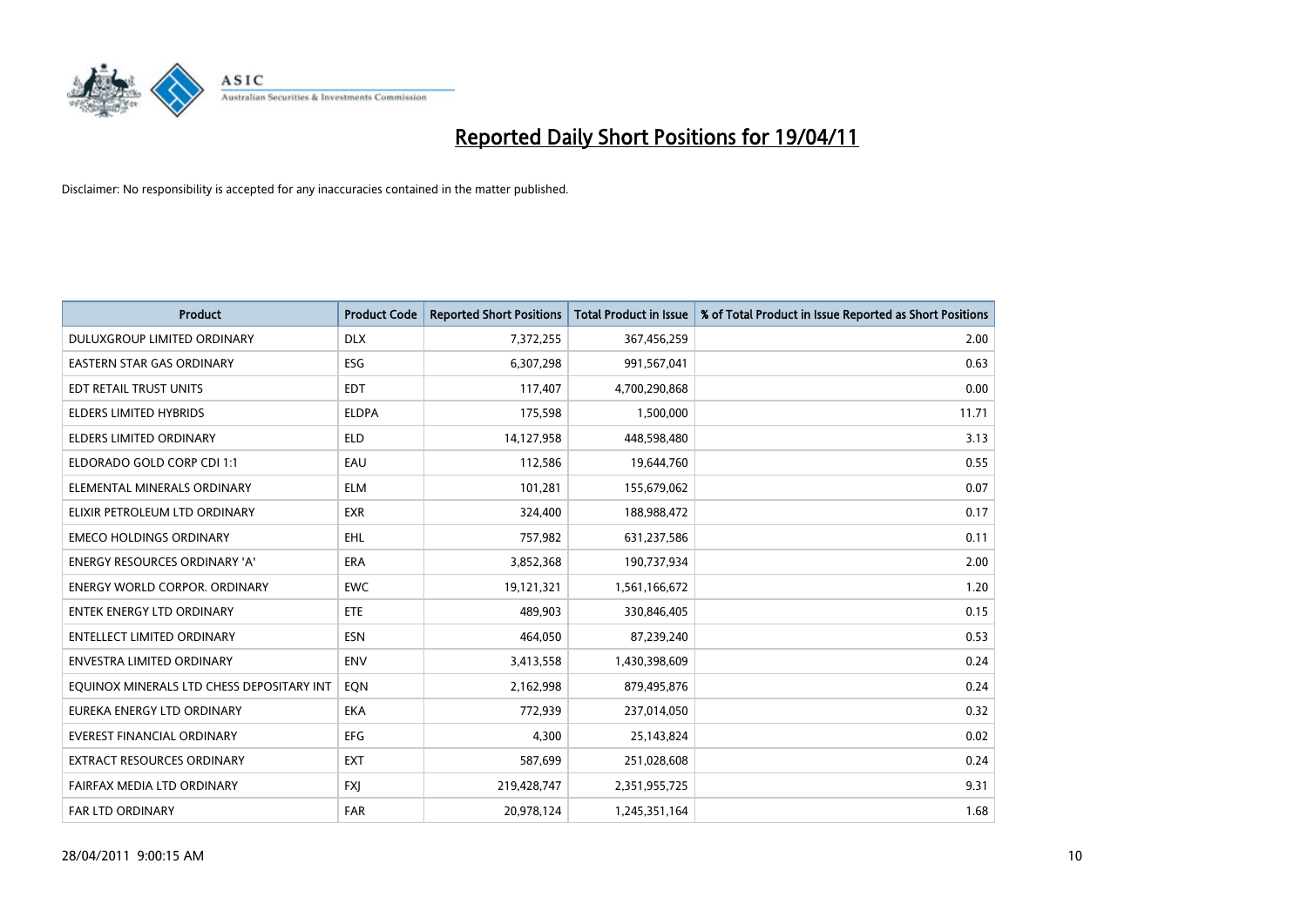

| <b>Product</b>                        | <b>Product Code</b> | <b>Reported Short Positions</b> | <b>Total Product in Issue</b> | % of Total Product in Issue Reported as Short Positions |
|---------------------------------------|---------------------|---------------------------------|-------------------------------|---------------------------------------------------------|
| <b>FERRAUS LIMITED ORDINARY</b>       | <b>FRS</b>          | 370                             | 249,398,565                   | 0.00                                                    |
| FISHER & PAYKEL APP. ORDINARY         | <b>FPA</b>          | 18,298                          | 724,235,162                   | 0.00                                                    |
| FISHER & PAYKEL H. ORDINARY           | <b>FPH</b>          | 2,448,346                       | 520,473,867                   | 0.47                                                    |
| FKP PROPERTY GROUP STAPLED SECURITIES | <b>FKP</b>          | 19,543,417                      | 1,184,196,147                 | 1.64                                                    |
| FLEETWOOD CORP ORDINARY               | <b>FWD</b>          | 145,852                         | 57,820,053                    | 0.24                                                    |
| FLETCHER BUILDING ORDINARY            | <b>FBU</b>          | 4,757,822                       | 675,113,285                   | 0.70                                                    |
| FLEXIGROUP LIMITED ORDINARY           | <b>FXL</b>          | 94,369                          | 275,472,492                   | 0.04                                                    |
| <b>FLIGHT CENTRE ORDINARY</b>         | <b>FLT</b>          | 3,355,340                       | 99,932,678                    | 3.35                                                    |
| FLINDERS MINES LTD ORDINARY           | <b>FMS</b>          | 21,308,643                      | 1,820,634,571                 | 1.15                                                    |
| <b>FOCUS MINERALS LTD ORDINARY</b>    | <b>FML</b>          | 11,246,600                      | 2,897,410,520                 | 0.38                                                    |
| <b>FORGE GROUP LIMITED ORDINARY</b>   | <b>FGE</b>          | 18,065                          | 82,924,014                    | 0.02                                                    |
| FORTE ENERGY NL ORDINARY              | <b>FTE</b>          | 2,658,986                       | 669,756,735                   | 0.40                                                    |
| FORTESCUE METALS GRP ORDINARY         | <b>FMG</b>          | 15,237,602                      | 3,112,917,409                 | 0.46                                                    |
| <b>FOSTER'S GROUP ORDINARY</b>        | FGL                 | 11,149,525                      | 1,940,782,034                 | 0.56                                                    |
| FTD CORPORATION ORDINARY              | <b>FTD</b>          | 8,088                           | 36,474,593                    | 0.02                                                    |
| <b>FUNTASTIC LIMITED ORDINARY</b>     | <b>FUN</b>          | 322,528                         | 340,997,682                   | 0.09                                                    |
| <b>G.U.D. HOLDINGS ORDINARY</b>       | <b>GUD</b>          | 341,939                         | 69,089,611                    | 0.49                                                    |
| <b>GALAXY RESOURCES ORDINARY</b>      | <b>GXY</b>          | 2,207,419                       | 214,236,091                   | 1.03                                                    |
| <b>GAS2GRID LIMITED ORDINARY</b>      | GGX                 | 100,000                         | 327,188,878                   | 0.03                                                    |
| <b>GEODYNAMICS LIMITED ORDINARY</b>   | GDY                 | 220,613                         | 335,700,525                   | 0.07                                                    |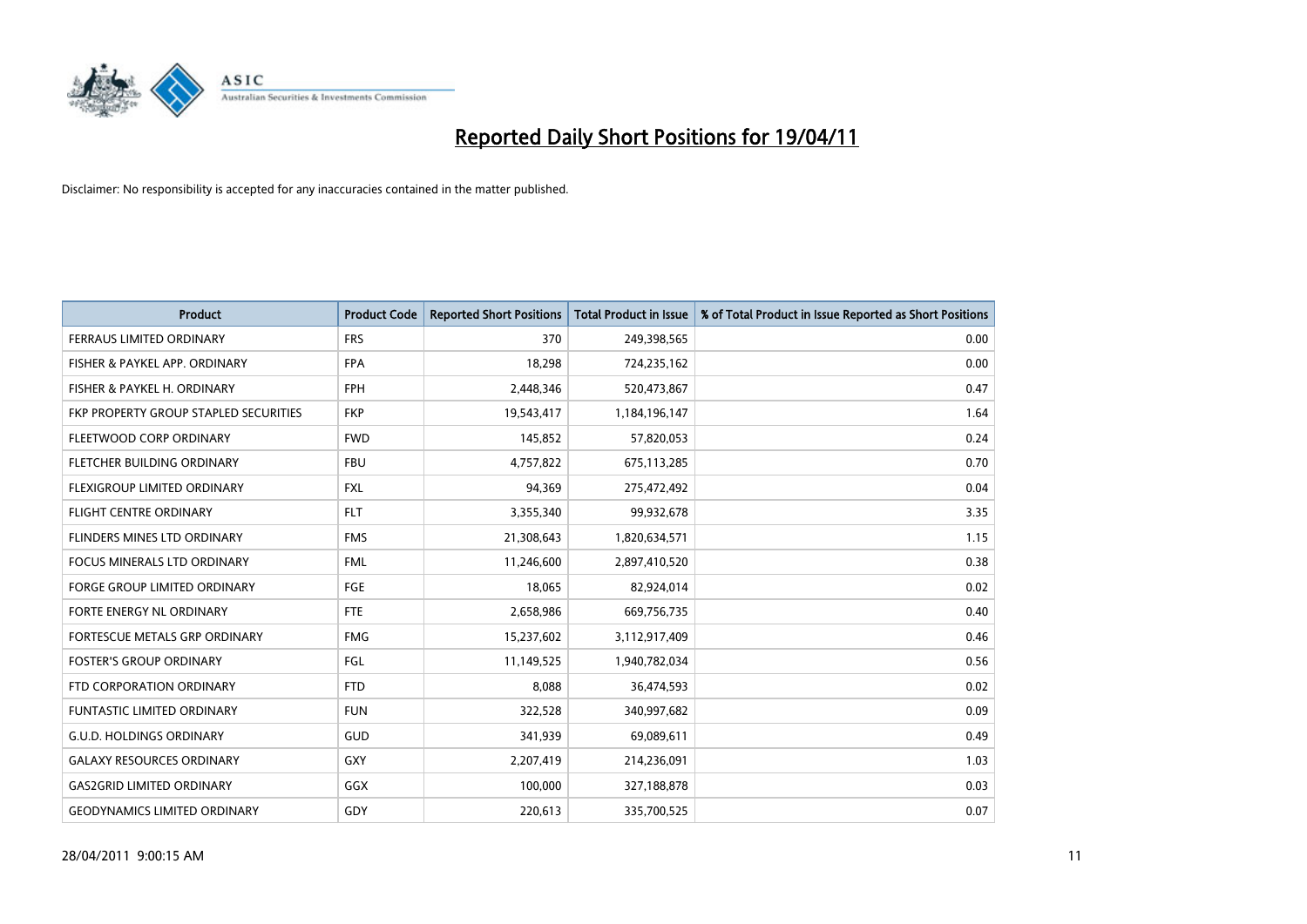

| <b>Product</b>                            | <b>Product Code</b> | <b>Reported Short Positions</b> | Total Product in Issue | % of Total Product in Issue Reported as Short Positions |
|-------------------------------------------|---------------------|---------------------------------|------------------------|---------------------------------------------------------|
| <b>GINDALBIE METALS LTD ORDINARY</b>      | <b>GBG</b>          | 41,999,119                      | 935,215,590            | 4.49                                                    |
| <b>GLOBAL MINING ORDINARY</b>             | <b>GMI</b>          | 8,951                           | 191,820,968            | 0.00                                                    |
| <b>GLOUCESTER COAL ORDINARY</b>           | GCL                 | 353,447                         | 140,447,062            | 0.26                                                    |
| <b>GME RESOURCES LTD ORDINARY</b>         | <b>GME</b>          | 800                             | 302,352,750            | 0.00                                                    |
| <b>GOLDEN RIM RESOURCES ORDINARY</b>      | <b>GMR</b>          | 96,618                          | 359,396,731            | 0.03                                                    |
| <b>GOLDEN WEST RESOURCE ORDINARY</b>      | <b>GWR</b>          | 1,651                           | 192,082,567            | 0.00                                                    |
| <b>GOODMAN FIELDER, ORDINARY</b>          | <b>GFF</b>          | 43,391,776                      | 1,380,386,438          | 3.14                                                    |
| <b>GOODMAN GROUP STAPLED US PROHIBIT.</b> | <b>GMG</b>          | 8,313,016                       | 6,893,222,796          | 0.10                                                    |
| <b>GPT GROUP STAPLED SEC.</b>             | <b>GPT</b>          | 11,910,150                      | 1,855,529,431          | 0.63                                                    |
| <b>GRAINCORP LIMITED A CLASS ORDINARY</b> | <b>GNC</b>          | 798,908                         | 198,318,900            | 0.38                                                    |
| <b>GRANGE RESOURCES. ORDINARY</b>         | <b>GRR</b>          | 535,918                         | 1,152,846,724          | 0.04                                                    |
| <b>GREENCAP LIMITED ORDINARY</b>          | GCG                 |                                 | 262,515,385            | 0.00                                                    |
| <b>GREENLAND MIN EN LTD ORDINARY</b>      | GGG                 | 1,134,265                       | 320,399,490            | 0.35                                                    |
| <b>GRYPHON MINERALS LTD ORDINARY</b>      | GRY                 | 146,717                         | 299,572,058            | 0.04                                                    |
| GUINNESS PEAT GROUP. CHESS DEPOSITARY INT | GPG                 | 624,606                         | 297,672,598            | 0.20                                                    |
| <b>GUNNS LIMITED ORDINARY</b>             | <b>GNS</b>          | 37,092,850                      | 848,401,559            | 4.36                                                    |
| <b>GWA GROUP LTD ORDINARY</b>             | <b>GWA</b>          | 7,561,617                       | 301,525,014            | 2.51                                                    |
| HARVEY NORMAN ORDINARY                    | <b>HVN</b>          | 42,816,399                      | 1,062,316,784          | 4.01                                                    |
| HASTIE GROUP LIMITED ORDINARY             | <b>HST</b>          | 1,055,014                       | 239,781,419            | 0.43                                                    |
| HASTINGS DIVERSIFIED STAPLED SECURITY     | <b>HDF</b>          | 831,253                         | 529,187,294            | 0.14                                                    |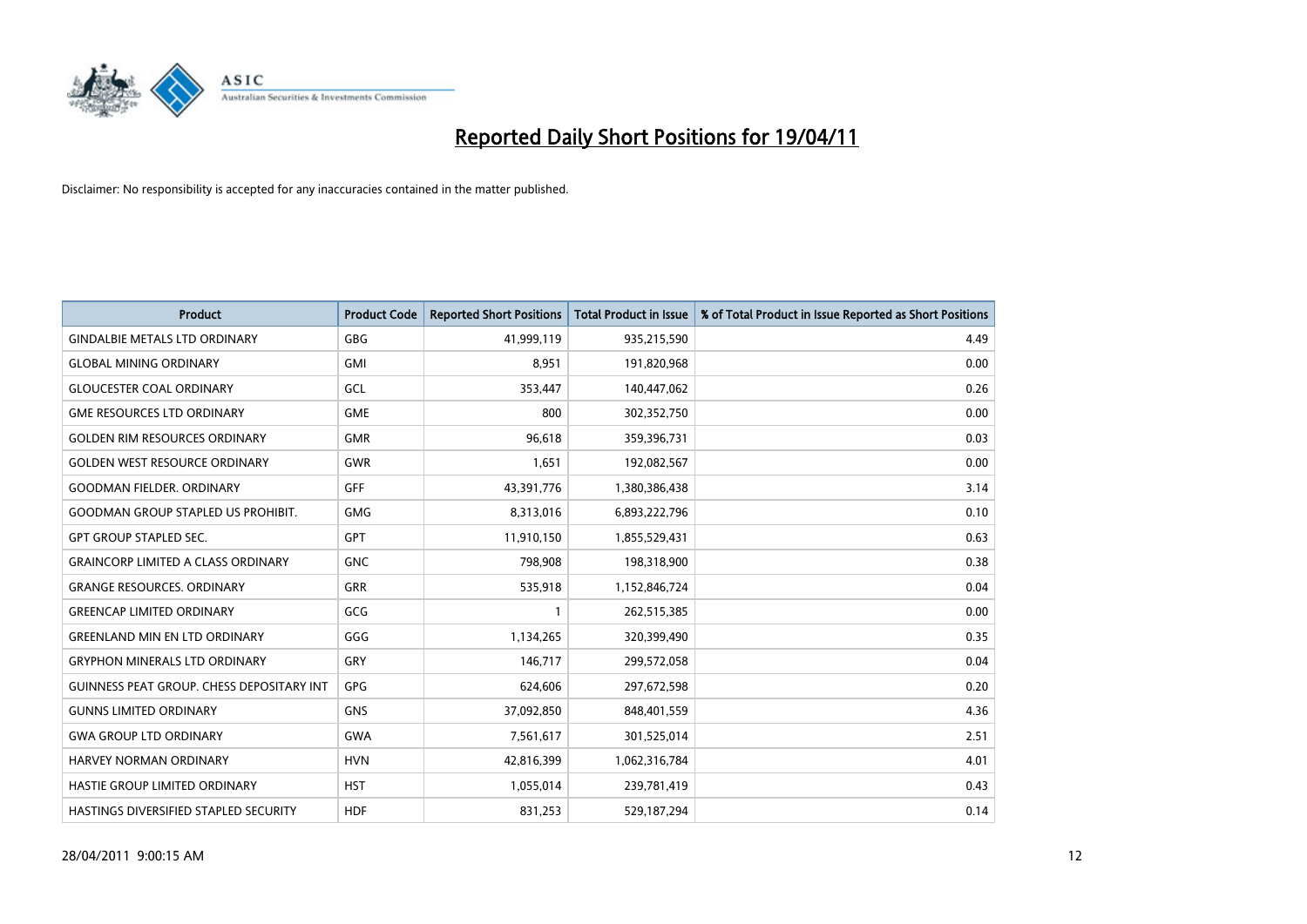

| <b>Product</b>                       | <b>Product Code</b> | <b>Reported Short Positions</b> | Total Product in Issue | % of Total Product in Issue Reported as Short Positions |
|--------------------------------------|---------------------|---------------------------------|------------------------|---------------------------------------------------------|
| <b>HEARTWARE INT INC CDI 35:1</b>    | <b>HIN</b>          | 272,008                         | 48,598,550             | 0.56                                                    |
| <b>HENDERSON GROUP CDI 1:1</b>       | HGG                 | 18,593,639                      | 559,724,269            | 3.32                                                    |
| HEA HOLDINGS LIMITED ORDINARY        | <b>HFA</b>          | 447,022                         | 117,332,831            | 0.37                                                    |
| HIGHLANDS PACIFIC ORDINARY           | <b>HIG</b>          | 2,597,230                       | 686,082,148            | 0.38                                                    |
| HILLGROVE RES LTD ORDINARY           | <b>HGO</b>          | 459,990                         | 793,698,575            | 0.06                                                    |
| HILLS HOLDINGS LTD ORDINARY          | <b>HIL</b>          | 2,257,000                       | 249,139,016            | 0.92                                                    |
| HORIZON OIL LIMITED ORDINARY         | <b>HZN</b>          | 2,594,836                       | 1,130,811,515          | 0.23                                                    |
| HUNNU COAL LIMITED ORDINARY          | <b>HUN</b>          | 32,297                          | 212,565,002            | 0.01                                                    |
| <b>ICON ENERGY LIMITED ORDINARY</b>  | <b>ICN</b>          | 209,672                         | 469,301,394            | 0.04                                                    |
| <b>IINET LIMITED ORDINARY</b>        | <b>IIN</b>          | 1,062,005                       | 152,160,119            | 0.69                                                    |
| <b>ILUKA RESOURCES ORDINARY</b>      | <b>ILU</b>          | 1,865,883                       | 418,700,517            | 0.43                                                    |
| <b>IMDEX LIMITED ORDINARY</b>        | <b>IMD</b>          | 28,241                          | 199,414,165            | 0.01                                                    |
| IMF (AUSTRALIA) LTD ORDINARY         | <b>IMF</b>          | 343,752                         | 123,828,193            | 0.27                                                    |
| <b>IMX RESOURCES LTD ORDINARY</b>    | <b>IXR</b>          | 20,000                          | 262,612,803            | 0.01                                                    |
| <b>INCITEC PIVOT ORDINARY</b>        | IPL                 | 5,950,753                       | 1,628,730,107          | 0.35                                                    |
| <b>INDAGO RESOURCES LTD ORDINARY</b> | <b>IDG</b>          | 8,179                           | 6,209,784              | 0.13                                                    |
| INDEPENDENCE GROUP ORDINARY          | <b>IGO</b>          | 790,920                         | 186,705,521            | 0.41                                                    |
| INDO MINES LIMITED ORDINARY          | <b>IDO</b>          | 23,623                          | 211,100,795            | 0.01                                                    |
| <b>INDOPHIL RESOURCES ORDINARY</b>   | <b>IRN</b>          | 499,772                         | 471,445,763            | 0.10                                                    |
| INDUSTREA LIMITED ORDINARY           | IDL                 | 1,684,478                       | 364,524,797            | 0.46                                                    |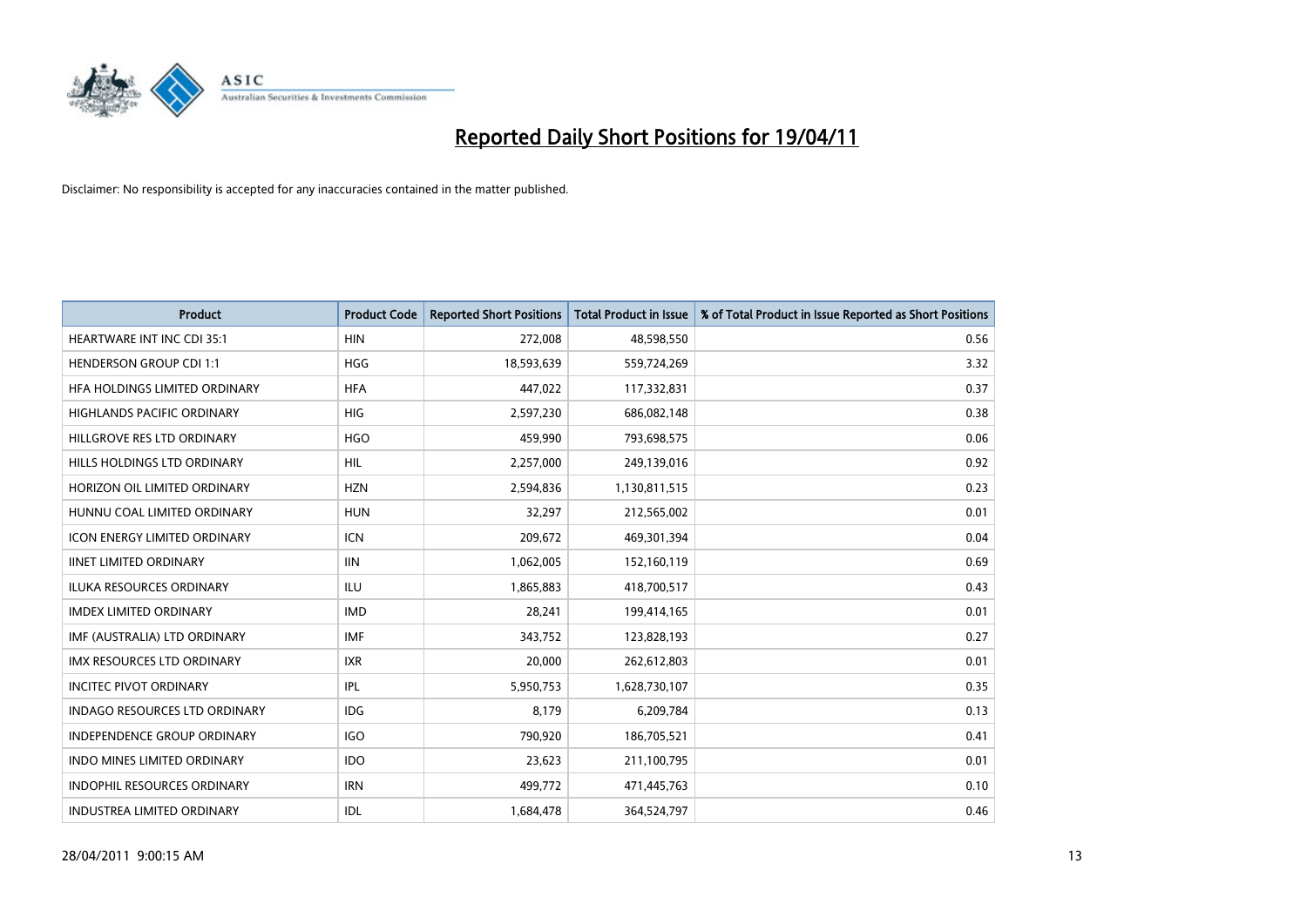

| <b>Product</b>                                  | <b>Product Code</b> | <b>Reported Short Positions</b> | <b>Total Product in Issue</b> | % of Total Product in Issue Reported as Short Positions |
|-------------------------------------------------|---------------------|---------------------------------|-------------------------------|---------------------------------------------------------|
| <b>INFIGEN ENERGY STAPLED SECURITIES</b>        | <b>IFN</b>          | 5,508,696                       | 762,265,972                   | 0.72                                                    |
| ING RE COM GROUP STAPLED SECURITIES             | <b>ILF</b>          | 9,075                           | 441,029,194                   | 0.00                                                    |
| <b>INSURANCE AUSTRALIA ORDINARY</b>             | <b>IAG</b>          | 9,656,159                       | 2,079,034,021                 | 0.46                                                    |
| INT GOLDFIELDS LTD ORDINARY                     | <b>IGS</b>          | 12,197,682                      | 500,440,386                   | 2.44                                                    |
| <b>INTEGRA MINING LTD, ORDINARY</b>             | <b>IGR</b>          | 5,176,603                       | 841,525,727                   | 0.61                                                    |
| <b>INTREPID MINES ORDINARY</b>                  | <b>IAU</b>          | 1,398,801                       | 520,526,752                   | 0.27                                                    |
| <b>INVESTA OFFICE FUND STAPLED SECURITIES</b>   | <b>IOF</b>          | 13,723,039                      | 2,729,071,212                 | 0.49                                                    |
| <b>INVOCARE LIMITED ORDINARY</b>                | <b>IVC</b>          | 725,780                         | 102,421,288                   | 0.70                                                    |
| ION LIMITED ORDINARY                            | <b>ION</b>          | 164,453                         | 256,365,105                   | 0.06                                                    |
| <b>IOOF HOLDINGS LTD ORDINARY</b>               | IFL.                | 869,850                         | 229,794,395                   | 0.37                                                    |
| IRESS MARKET TECH. ORDINARY                     | <b>IRE</b>          | 2,228,795                       | 126,018,142                   | 1.76                                                    |
| <b>IRON ORE HOLDINGS ORDINARY</b>               | <b>IOH</b>          | 15,625                          | 138,879,674                   | 0.01                                                    |
| ISHARES MSCI AUS 200 ISHARES MSCI AUS 200       | <b>IOZ</b>          | 1.780                           | 1,950,015                     | 0.09                                                    |
| ISHARES S&P HIGH DIV ISHARES S&P HIGH DIV       | <b>IHD</b>          | 4,208                           | 1,700,055                     | 0.25                                                    |
| ISHARES SMALL ORDS ISHARES SMALL ORDS           | <b>ISO</b>          | 106,011                         | 5,700,000                     | 1.86                                                    |
| <b>ISOFT GROUP LIMITED ORDINARY</b>             | <b>ISF</b>          | 4,384,457                       | 1,070,595,874                 | 0.41                                                    |
| <b>IVANHOE AUSTRALIA ORDINARY</b>               | <b>IVA</b>          | 646.043                         | 418,709,553                   | 0.16                                                    |
| <b>JABIRU METALS LTD ORDINARY</b>               | <b>JML</b>          | 92,499                          | 558,654,366                   | 0.01                                                    |
| <b>IAMES HARDIE INDUST CHESS DEPOSITARY INT</b> | <b>IHX</b>          | 16,667,290                      | 436,386,587                   | 3.76                                                    |
| <b>IAMESON RESOURCES ORDINARY</b>               | <b>JAL</b>          | 1.600.000                       | 95,828,865                    | 1.67                                                    |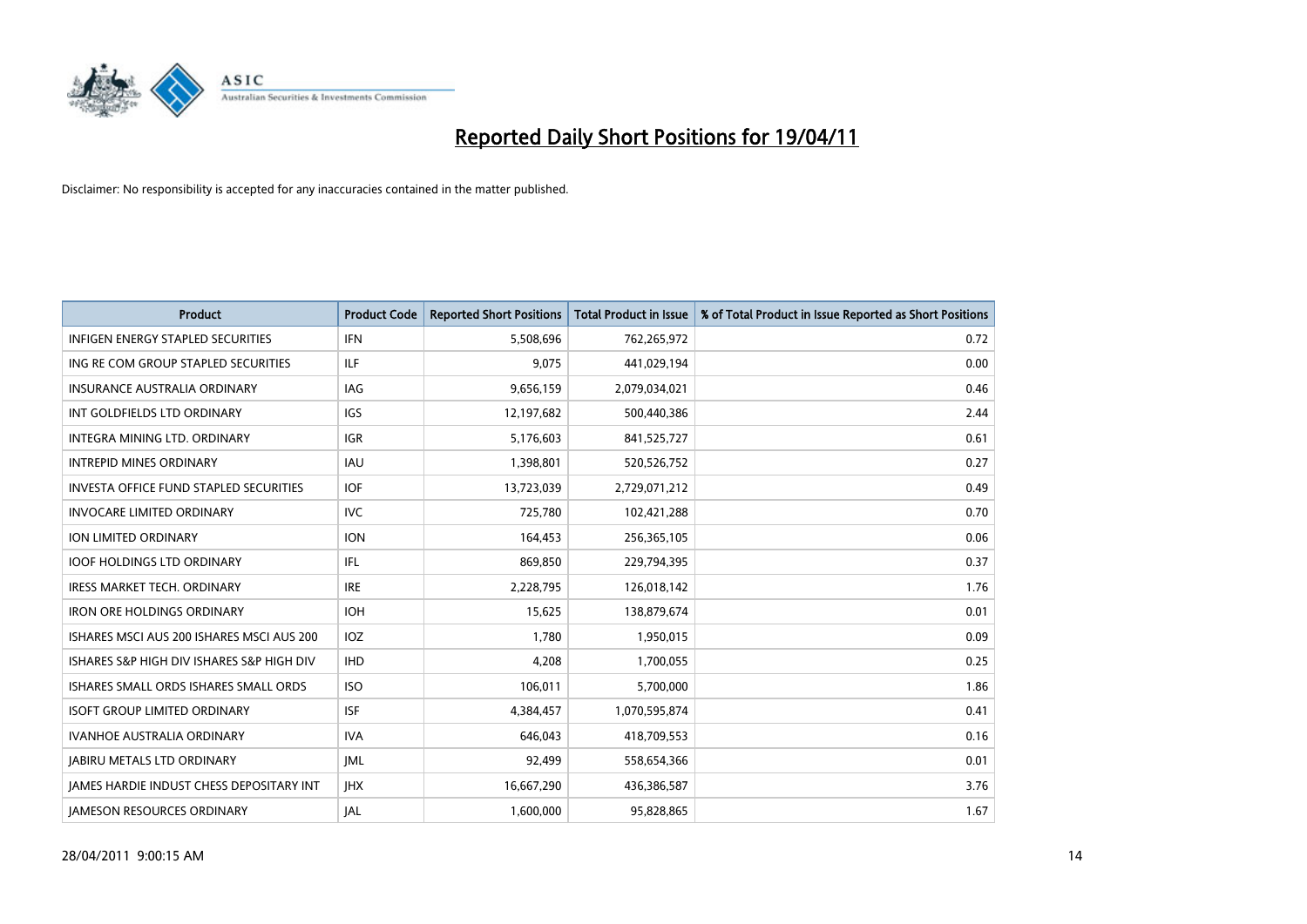

| <b>Product</b>                    | <b>Product Code</b> | <b>Reported Short Positions</b> | <b>Total Product in Issue</b> | % of Total Product in Issue Reported as Short Positions |
|-----------------------------------|---------------------|---------------------------------|-------------------------------|---------------------------------------------------------|
| <b>JB HI-FI LIMITED ORDINARY</b>  | <b>IBH</b>          | 9,108,311                       | 109,340,772                   | 8.30                                                    |
| <b>JUPITER ENERGY ORDINARY</b>    | <b>JPR</b>          | 808,051                         | 1,511,434,681                 | 0.05                                                    |
| <b>JUPITER MINES ORDINARY</b>     | <b>IMS</b>          | 55,559                          | 1,486,756,465                 | 0.00                                                    |
| KAGARA LTD ORDINARY               | KZL                 | 5,419,538                       | 708,583,835                   | 0.75                                                    |
| KANGAROO RES LTD ORDINARY         | <b>KRL</b>          | 600.000                         | 1,129,430,012                 | 0.05                                                    |
| KAROON GAS AUSTRALIA ORDINARY     | <b>KAR</b>          | 1,060,808                       | 221,110,769                   | 0.47                                                    |
| KASBAH RESOURCES ORDINARY         | <b>KAS</b>          | 17,529                          | 364,262,596                   | 0.00                                                    |
| KATHMANDU HOLD LTD ORDINARY       | <b>KMD</b>          | 954,323                         | 200,000,000                   | 0.46                                                    |
| <b>KEYBRIDGE CAPITAL ORDINARY</b> | <b>KBC</b>          | 5,999                           | 172,070,564                   | 0.00                                                    |
| KIMBERLEY METALS LTD ORDINARY     | <b>KBL</b>          | 1,821                           | 161,976,319                   | 0.00                                                    |
| KINGSGATE CONSOLID. ORDINARY      | <b>KCN</b>          | 1,041,664                       | 135,221,250                   | 0.77                                                    |
| KINGSROSE MINING LTD ORDINARY     | <b>KRM</b>          | 400,813                         | 257,245,366                   | 0.15                                                    |
| LEIGHTON HOLDINGS ORDINARY        | LEI                 | 6,807,197                       | 302,831,299                   | 2.24                                                    |
| LEND LEASE GROUP UNIT/ORD STAPLED | LLC                 | 2,023,630                       | 570,915,669                   | 0.33                                                    |
| LINC ENERGY LTD ORDINARY          | <b>LNC</b>          | 5,753,697                       | 503,418,900                   | 1.12                                                    |
| LIQUEFIED NATURAL ORDINARY        | LNG                 | 267,190                         | 214,099,015                   | 0.12                                                    |
| <b>LYNAS CORPORATION ORDINARY</b> | <b>LYC</b>          | 24,043,421                      | 1,690,319,142                 | 1.42                                                    |
| <b>MACA LIMITED ORDINARY</b>      | <b>MLD</b>          | 7,500                           | 150,000,000                   | 0.01                                                    |
| MACARTHUR COAL ORDINARY           | <b>MCC</b>          | 3,468,615                       | 302,092,343                   | 1.12                                                    |
| <b>MACMAHON HOLDINGS ORDINARY</b> | <b>MAH</b>          | 7,317,754                       | 733,711,705                   | 0.99                                                    |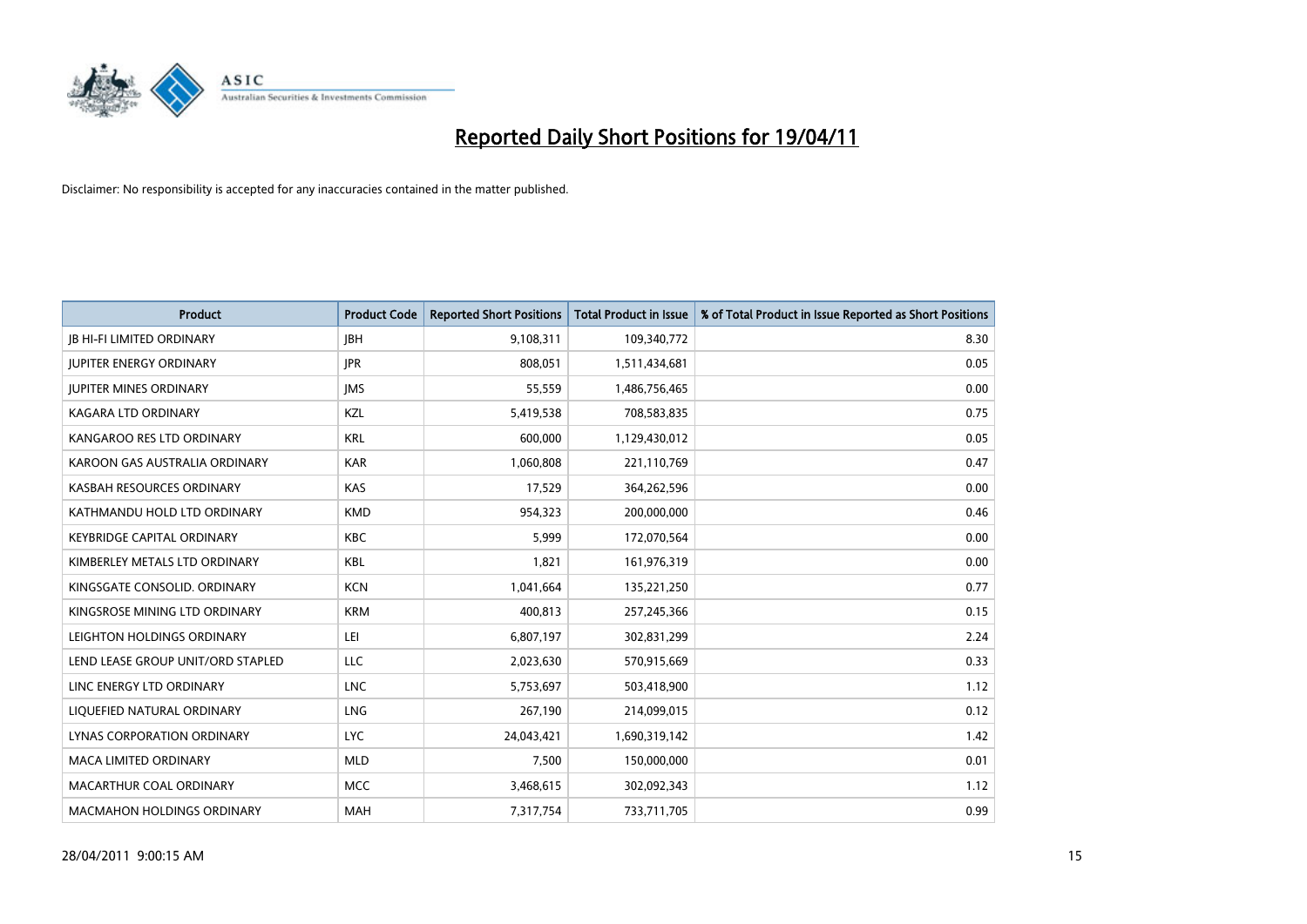

| <b>Product</b>                        | <b>Product Code</b> | <b>Reported Short Positions</b> | <b>Total Product in Issue</b> | % of Total Product in Issue Reported as Short Positions |
|---------------------------------------|---------------------|---------------------------------|-------------------------------|---------------------------------------------------------|
| MACQ ATLAS ROADS GRP ORDINARY STAPLED | <b>MQA</b>          | 4,563,850                       | 452,345,907                   | 0.99                                                    |
| MACQUARIE GROUP LTD ORDINARY          | <b>MOG</b>          | 2,673,727                       | 346,814,961                   | 0.74                                                    |
| MAGMA METALS LTD. ORDINARY            | <b>MMW</b>          | 501.890                         | 195,610,923                   | 0.26                                                    |
| MANTRA RESOURCES ORDINARY             | <b>MRU</b>          | 822,254                         | 135,326,194                   | 0.60                                                    |
| MAP GROUP STAPLED US PROHIBIT.        | <b>MAP</b>          | 4,043,684                       | 1,861,210,782                 | 0.21                                                    |
| MARYBOROUGH SUGAR ORDINARY            | <b>MSF</b>          | 21,887                          | 69,165,378                    | 0.03                                                    |
| <b>MATRIX C &amp; E LTD ORDINARY</b>  | <b>MCE</b>          | 5,782                           | 76,514,098                    | 0.00                                                    |
| MCMILLAN SHAKESPEARE ORDINARY         | <b>MMS</b>          | 52,472                          | 68,067,560                    | 0.07                                                    |
| MCPHERSON'S LTD ORDINARY              | <b>MCP</b>          | 217,357                         | 72,401,758                    | 0.30                                                    |
| MEDUSA MINING LTD ORDINARY            | <b>MML</b>          | 1,322,920                       | 188,233,911                   | 0.71                                                    |
| MELBOURNE IT LIMITED ORDINARY         | <b>MLB</b>          | 150,988                         | 80,043,955                    | 0.19                                                    |
| MEO AUSTRALIA LTD ORDINARY            | <b>MEO</b>          | 4,900,396                       | 539,913,260                   | 0.90                                                    |
| <b>MERMAID MARINE ORDINARY</b>        | <b>MRM</b>          | 1,158,341                       | 215,066,086                   | 0.53                                                    |
| MESOBLAST LIMITED ORDINARY            | <b>MSB</b>          | 1,583,589                       | 279,733,562                   | 0.56                                                    |
| METALS X LIMITED ORDINARY             | <b>MLX</b>          | 4,036,106                       | 1,365,661,782                 | 0.30                                                    |
| METCASH LIMITED ORDINARY              | <b>MTS</b>          | 17,944,505                      | 768,815,314                   | 2.33                                                    |
| METGASCO LIMITED ORDINARY             | <b>MEL</b>          | 235,435                         | 252,460,972                   | 0.09                                                    |
| METMINCO LIMITED ORDINARY             | <b>MNC</b>          | 95,298                          | 1,231,269,510                 | 0.00                                                    |
| MHM METALS LIMITED ORDINARY           | <b>MHM</b>          | 66,240                          | 101,381,910                   | 0.07                                                    |
| MICLYN EXP OFFSHR ORDINARY            | <b>MIO</b>          | 303,422                         | 274,618,684                   | 0.11                                                    |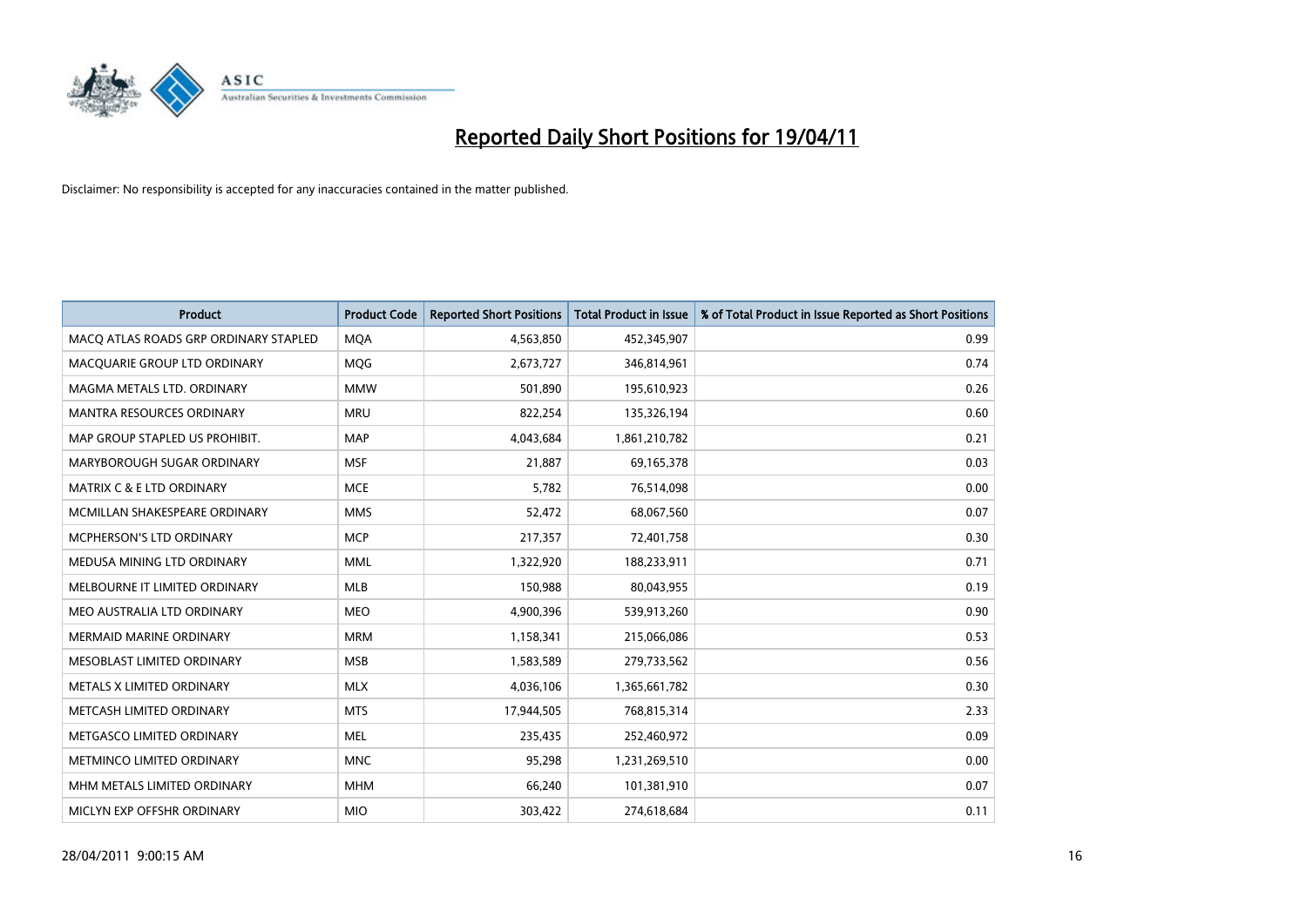

| <b>Product</b>                    | <b>Product Code</b> | <b>Reported Short Positions</b> | <b>Total Product in Issue</b> | % of Total Product in Issue Reported as Short Positions |
|-----------------------------------|---------------------|---------------------------------|-------------------------------|---------------------------------------------------------|
| MINARA RESOURCES ORDINARY         | <b>MRE</b>          | 8,807,925                       | 1,169,424,487                 | 0.74                                                    |
| MINCOR RESOURCES NL ORDINARY      | <b>MCR</b>          | 980,636                         | 200,608,804                   | 0.48                                                    |
| MINEMAKERS LIMITED ORDINARY       | <b>MAK</b>          | 71,627                          | 227,003,950                   | 0.03                                                    |
| MINERAL DEPOSITS ORDINARY         | <b>MDL</b>          | 262,022                         | 60,768,582                    | 0.42                                                    |
| MINERAL RESOURCES, ORDINARY       | <b>MIN</b>          | 494,305                         | 169,103,017                   | 0.29                                                    |
| MIRABELA NICKEL LTD ORDINARY      | <b>MBN</b>          | 10,970,437                      | 491,561,237                   | 2.25                                                    |
| MIRVAC GROUP STAPLED SECURITIES   | <b>MGR</b>          | 13,674,301                      | 3,416,924,188                 | 0.39                                                    |
| <b>MOLOPO ENERGY LTD ORDINARY</b> | <b>MPO</b>          | 1,562,069                       | 250,972,584                   | 0.60                                                    |
| MOLY MINES LIMITED ORDINARY       | <b>MOL</b>          | 20,243                          | 365,893,989                   | 0.01                                                    |
| MONADELPHOUS GROUP ORDINARY       | <b>MND</b>          | 392,502                         | 87,576,827                    | 0.46                                                    |
| MOUNT GIBSON IRON ORDINARY        | <b>MGX</b>          | 6,024,508                       | 1,082,570,693                 | 0.54                                                    |
| MULTIPLEX SITES SITES             | <b>MXUPA</b>        | 36                              | 4,500,000                     | 0.00                                                    |
| MURCHISON METALS LTD ORDINARY     | <b>MMX</b>          | 11,845,000                      | 435,884,268                   | 2.72                                                    |
| <b>MYER HOLDINGS LTD ORDINARY</b> | <b>MYR</b>          | 10,879,610                      | 582,847,884                   | 1.86                                                    |
| <b>MYSTATE LIMITED ORDINARY</b>   | <b>MYS</b>          | 1,400                           | 67,439,158                    | 0.00                                                    |
| NATIONAL AUST. BANK ORDINARY      | <b>NAB</b>          | 12,113,948                      | 2,169,658,383                 | 0.53                                                    |
| NATURAL FUEL LIMITED ORDINARY     | <b>NFL</b>          |                                 | 721,912                       | 0.00                                                    |
| NAVIGATOR RESOURCES ORDINARY      | <b>NAV</b>          | 19,000                          | 465,777,766                   | 0.00                                                    |
| NAVITAS LIMITED ORDINARY          | <b>NVT</b>          | 2,962,161                       | 369,358,564                   | 0.81                                                    |
| NEPTUNE MARINE ORDINARY           | <b>NMS</b>          | 700,073                         | 1,739,066,409                 | 0.04                                                    |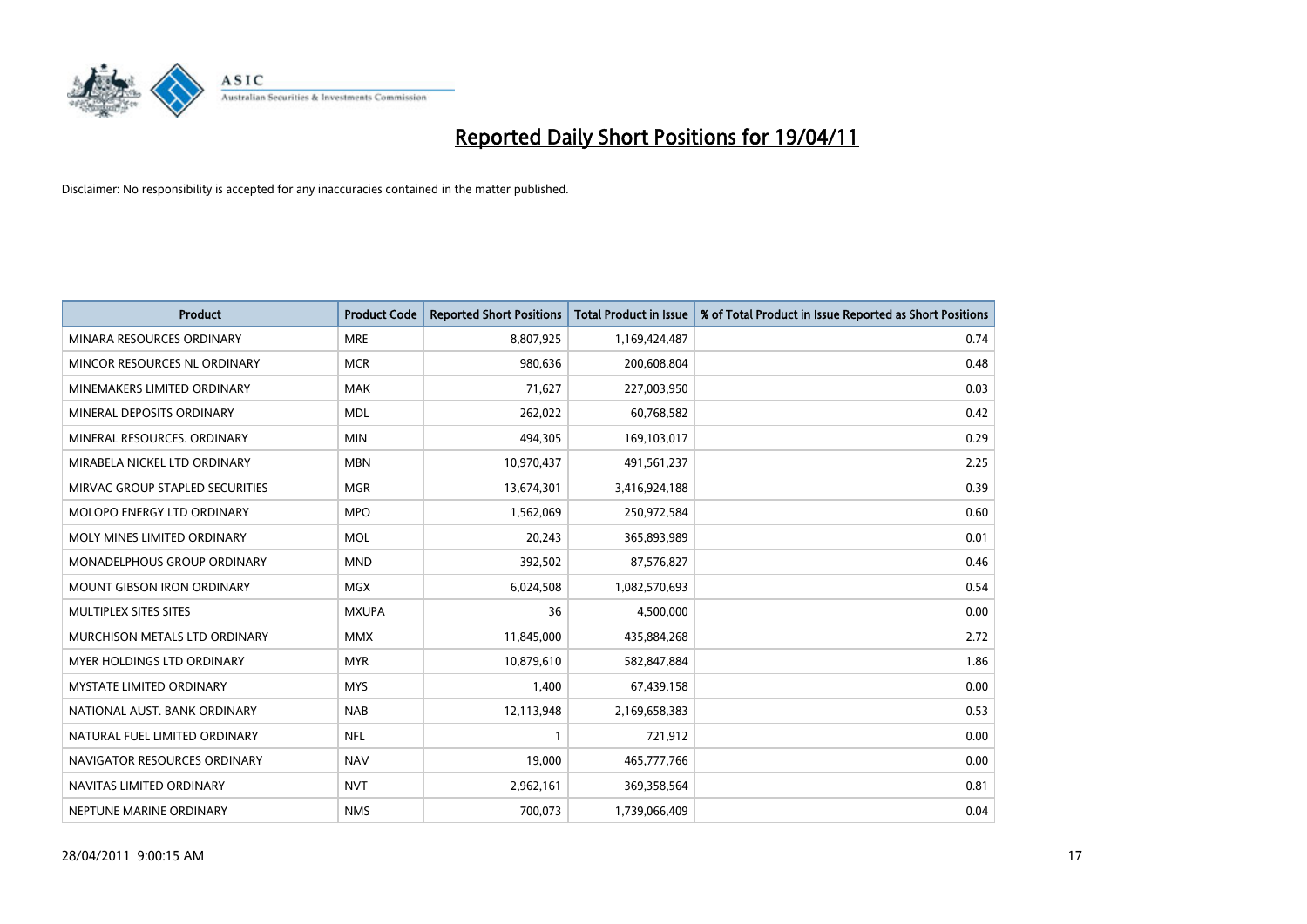

| <b>Product</b>                        | <b>Product Code</b> | <b>Reported Short Positions</b> | <b>Total Product in Issue</b> | % of Total Product in Issue Reported as Short Positions |
|---------------------------------------|---------------------|---------------------------------|-------------------------------|---------------------------------------------------------|
| NEW HOPE CORPORATION ORDINARY         | <b>NHC</b>          | 802,894                         | 830,230,549                   | 0.09                                                    |
| NEWCREST MINING ORDINARY              | <b>NCM</b>          | 3,821,536                       | 765,000,000                   | 0.48                                                    |
| NEWS CORP A NON-VOTING CDI            | <b>NWSLV</b>        | 666,781                         | 1,829,730,797                 | 0.03                                                    |
| NEWS CORP B VOTING CDI                | <b>NWS</b>          | 2,621,197                       | 798,520,953                   | 0.33                                                    |
| NEXBIS LIMITED ORDINARY               | <b>NBS</b>          | 63,733                          | 798,356,704                   | 0.01                                                    |
| NEXUS ENERGY LIMITED ORDINARY         | <b>NXS</b>          | 9,996,768                       | 1,020,257,304                 | 0.96                                                    |
| NIB HOLDINGS LIMITED ORDINARY         | <b>NHF</b>          | 370,193                         | 466,765,752                   | 0.08                                                    |
| NICK SCALI LIMITED ORDINARY           | <b>NCK</b>          | 39,246                          | 81,000,000                    | 0.04                                                    |
| NIDO PETROLEUM ORDINARY               | <b>NDO</b>          | 637,036                         | 1,373,822,119                 | 0.04                                                    |
| NKWE PLATINUM 10C US COMMON           | <b>NKP</b>          | 146,678                         | 559,651,184                   | 0.03                                                    |
| NOBLE MINERAL RES ORDINARY            | <b>NMG</b>          | 1,257,276                       | 381,798,733                   | 0.32                                                    |
| NORTHERN CREST ORDINARY               | <b>NOC</b>          | 24,345                          | 116,074,781                   | 0.02                                                    |
| NORTHERN IRON LTD ORDINARY            | <b>NFE</b>          | 1,312,895                       | 336,084,863                   | 0.38                                                    |
| NORTHERN MIN LTD ORDINARY             | <b>NTU</b>          | 97,075                          | 164,545,022                   | 0.06                                                    |
| NRW HOLDINGS LIMITED ORDINARY         | <b>NWH</b>          | 563,599                         | 251,223,000                   | 0.22                                                    |
| NSL CONSOLIDATED LTD ORDINARY         | <b>NSL</b>          | 101,269                         | 270,661,373                   | 0.03                                                    |
| NUFARM LIMITED ORDINARY               | <b>NUF</b>          | 6,093,623                       | 261,833,005                   | 2.31                                                    |
| OAKTON LIMITED ORDINARY               | <b>OKN</b>          | 761,115                         | 93,800,235                    | 0.81                                                    |
| OCEANAGOLD CORP. CHESS DEPOSITARY INT | <b>OGC</b>          | 900,682                         | 262,180,388                   | 0.34                                                    |
| OCEANIA CAPITAL LTD ORDINARY          | <b>OCP</b>          | 2,500                           | 91,921,295                    | 0.00                                                    |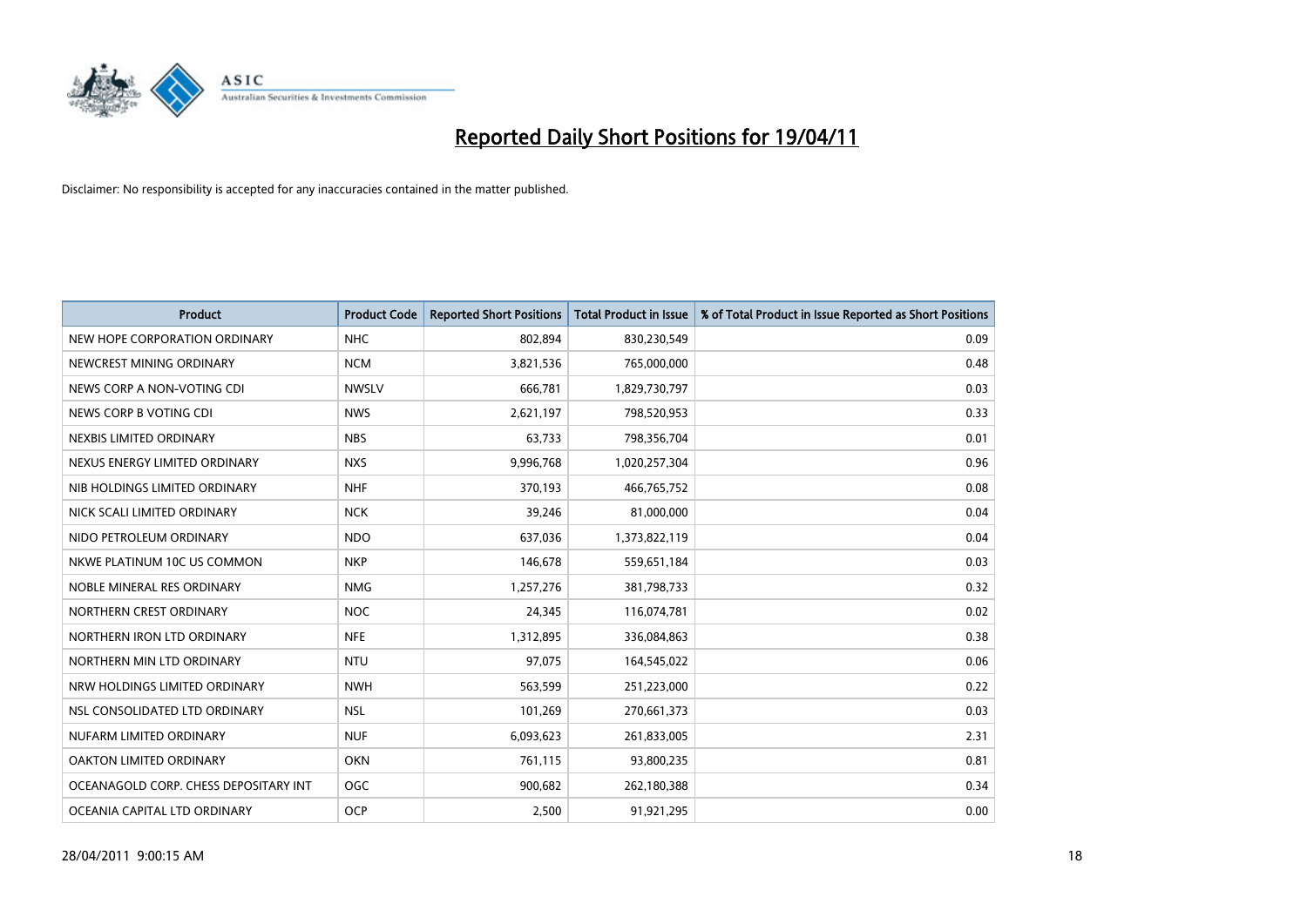

| <b>Product</b>                     | <b>Product Code</b> | <b>Reported Short Positions</b> | <b>Total Product in Issue</b> | % of Total Product in Issue Reported as Short Positions |
|------------------------------------|---------------------|---------------------------------|-------------------------------|---------------------------------------------------------|
| OIL SEARCH LTD ORDINARY            | OSH                 | 11,362,923                      | 1,316,672,727                 | 0.84                                                    |
| <b>OILEX LTD ORDINARY</b>          | <b>OEX</b>          | 42.478                          | 253,274,885                   | 0.02                                                    |
| <b>OLYMPUS PACIFIC MIN CDI 1:1</b> | <b>OYM</b>          | 69,500                          | 152,400,604                   | 0.05                                                    |
| OM HOLDINGS LIMITED ORDINARY       | <b>OMH</b>          | 6,509,586                       | 504,085,150                   | 1.29                                                    |
| <b>ONESTEEL LIMITED ORDINARY</b>   | OST                 | 15,220,257                      | 1,338,106,652                 | 1.12                                                    |
| ORICA LIMITED ORDINARY             | ORI                 | 1,980,401                       | 363,223,767                   | 0.53                                                    |
| ORIGIN ENERGY DEFERRED             | <b>ORGN</b>         | 32,553                          | 89,641,361                    | 0.04                                                    |
| ORIGIN ENERGY ORDINARY             | <b>ORG</b>          | 10,446,081                      | 974,152,829                   | 1.06                                                    |
| OROCOBRE LIMITED ORDINARY          | <b>ORE</b>          | 63,289                          | 102,813,894                   | 0.05                                                    |
| OROTONGROUP LIMITED ORDINARY       | <b>ORL</b>          | 5,760                           | 40,880,902                    | 0.01                                                    |
| OTTO ENERGY LIMITED ORDINARY       | <b>OEL</b>          | 109,204                         | 1,134,540,071                 | 0.01                                                    |
| OZ MINERALS ORDINARY               | OZL                 | 26,307,463                      | 3,238,546,504                 | 0.79                                                    |
| <b>PACIFIC BRANDS ORDINARY</b>     | <b>PBG</b>          | 8,857,593                       | 931,386,248                   | 0.96                                                    |
| PALADIN ENERGY LTD ORDINARY        | <b>PDN</b>          | 16,475,669                      | 777,698,217                   | 2.12                                                    |
| PANAUST LIMITED ORDINARY           | <b>PNA</b>          | 16,354,450                      | 2,965,008,426                 | 0.52                                                    |
| PANORAMIC RESOURCES ORDINARY       | PAN                 | 1,427,441                       | 207,050,710                   | 0.68                                                    |
| PAPERLINX LIMITED ORDINARY         | <b>PPX</b>          | 19,634,624                      | 603,580,761                   | 3.24                                                    |
| PAPILLON RES LTD ORDINARY          | <b>PIR</b>          | 90,333                          | 190,554,855                   | 0.05                                                    |
| PATTIES FOODS LTD ORDINARY         | PFL                 |                                 | 138,908,853                   | 0.00                                                    |
| PEET LIMITED ORDINARY              | <b>PPC</b>          | 15,675                          | 302,965,804                   | 0.00                                                    |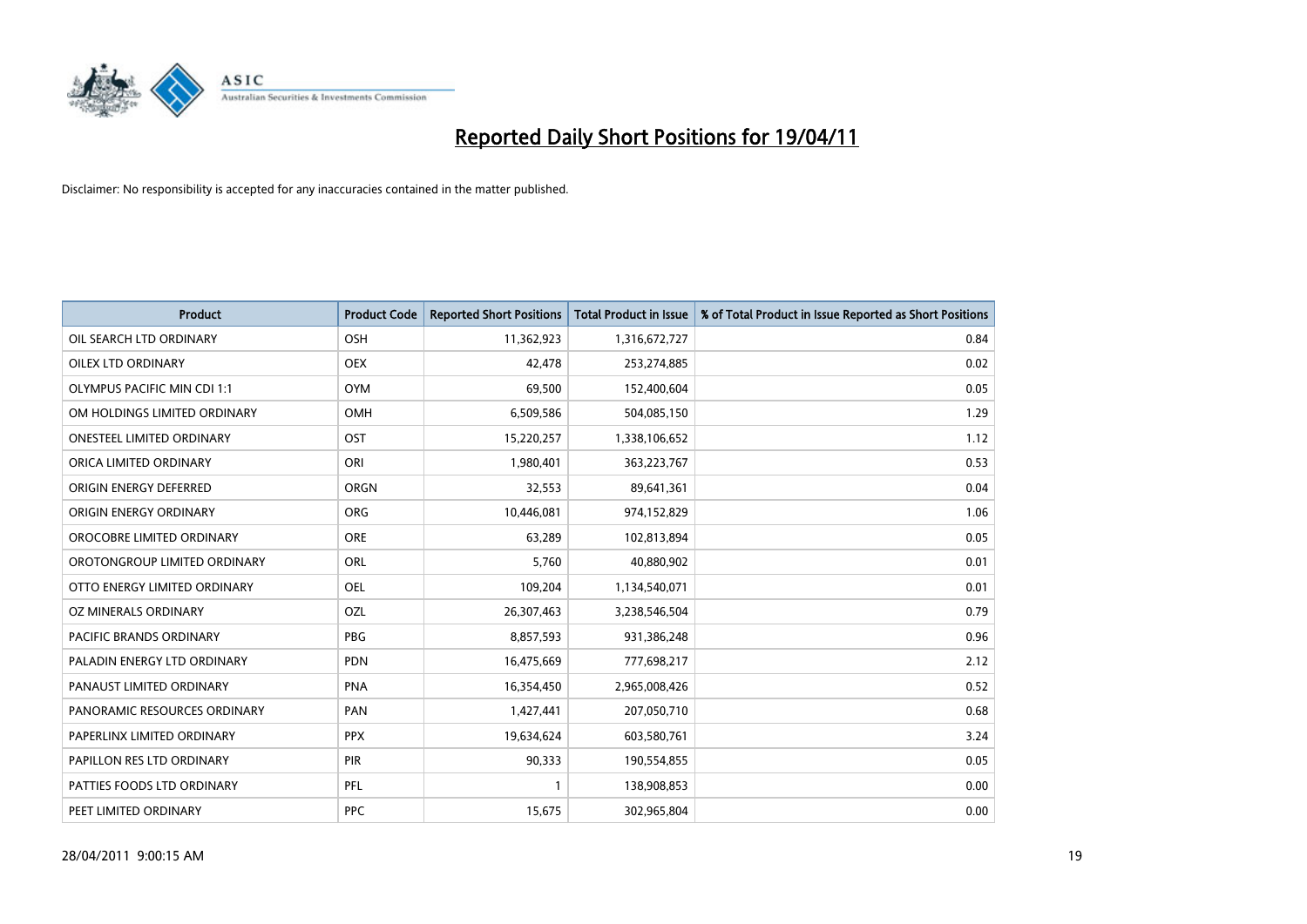

| <b>Product</b>                       | <b>Product Code</b> | <b>Reported Short Positions</b> | <b>Total Product in Issue</b> | % of Total Product in Issue Reported as Short Positions |
|--------------------------------------|---------------------|---------------------------------|-------------------------------|---------------------------------------------------------|
| PENINSULA ENERGY LTD ORDINARY        | <b>PEN</b>          | 485.000                         | 2,086,495,200                 | 0.02                                                    |
| PERILYA LIMITED ORDINARY             | <b>PEM</b>          | 276,394                         | 526,075,563                   | 0.05                                                    |
| PERPETUAL LIMITED ORDINARY           | PPT                 | 2,257,236                       | 44,669,352                    | 5.06                                                    |
| PERSEUS MINING LTD ORDINARY          | PRU                 | 3,835,095                       | 424,017,088                   | 0.90                                                    |
| PETSEC ENERGY ORDINARY               | <b>PSA</b>          | 223,332                         | 231,283,622                   | 0.10                                                    |
| PHARMAXIS LTD ORDINARY               | <b>PXS</b>          | 1,038,049                       | 228,127,809                   | 0.44                                                    |
| PHOTON GROUP LTD ORDINARY            | PGA                 | 250,510                         | 1,540,543,357                 | 0.02                                                    |
| PLATINUM ASSET ORDINARY              | <b>PTM</b>          | 7,068,002                       | 561,347,878                   | 1.26                                                    |
| PLATINUM AUSTRALIA ORDINARY          | PLA                 | 5,453,974                       | 392,430,039                   | 1.40                                                    |
| PLATINUM CAPITAL LTD ORDINARY        | <b>PMC</b>          |                                 | 164,959,410                   | 0.00                                                    |
| PMP LIMITED ORDINARY                 | <b>PMP</b>          | 47,145                          | 335,338,483                   | 0.01                                                    |
| PORT BOUVARD LIMITED ORDINARY        | PBD                 | 6,754                           | 593,868,295                   | 0.00                                                    |
| PRANA BIOTECHNOLOGY ORDINARY         | PBT                 | 260,010                         | 269,292,203                   | 0.10                                                    |
| PREMIER INVESTMENTS ORDINARY         | <b>PMV</b>          | 324,924                         | 155,062,831                   | 0.20                                                    |
| PRIMA BIOMED LTD ORDINARY            | <b>PRR</b>          | 340,621                         | 802,337,032                   | 0.04                                                    |
| PRIMARY HEALTH CARE ORDINARY         | <b>PRY</b>          | 8,708,114                       | 497,349,803                   | 1.74                                                    |
| PRIME INFR GROUP. STAPLED SECURITIES | PIH                 | 308,735                         | 351,776,795                   | 0.09                                                    |
| PRIME MEDIA GRP LTD ORDINARY         | <b>PRT</b>          | 14,825                          | 366,330,303                   | 0.00                                                    |
| PROGEN PHARMACEUTIC ORDINARY         | PGL                 | 151,596                         | 24,709,097                    | 0.61                                                    |
| PROGRAMMED ORDINARY                  | <b>PRG</b>          | 416,514                         | 118,169,908                   | 0.35                                                    |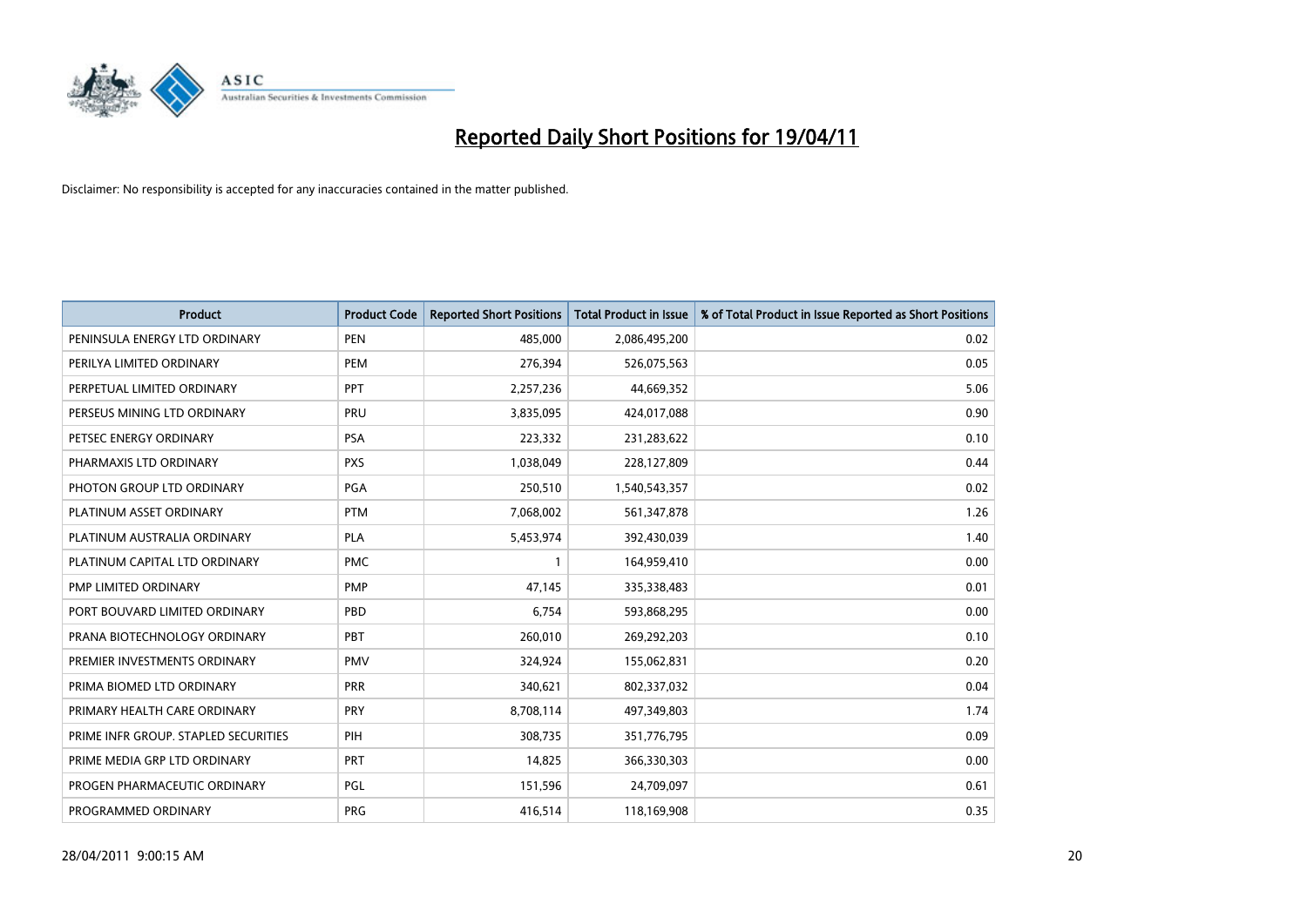

| <b>Product</b>                       | <b>Product Code</b> | <b>Reported Short Positions</b> | <b>Total Product in Issue</b> | % of Total Product in Issue Reported as Short Positions |
|--------------------------------------|---------------------|---------------------------------|-------------------------------|---------------------------------------------------------|
| <b>PSIVIDA CORP CDI 1:1</b>          | <b>PVA</b>          | 6,878                           | 8,896,217                     | 0.08                                                    |
| <b>QANTAS AIRWAYS ORDINARY</b>       | QAN                 | 34,449,233                      | 2,265,123,620                 | 1.51                                                    |
| OBE INSURANCE GROUP ORDINARY         | OBE                 | 19,217,857                      | 1,073,894,369                 | 1.75                                                    |
| OR NATIONAL LIMITED ORDINARY         | <b>ORN</b>          | 21,635,746                      | 2,440,000,000                 | 0.86                                                    |
| <b>OUBE LOGISTICS ORDINARY UNITS</b> | QUB                 | 14,888                          | 610,839,329                   | 0.00                                                    |
| RAMELIUS RESOURCES ORDINARY          | <b>RMS</b>          | 138,283                         | 291,658,795                   | 0.03                                                    |
| RAMSAY HEALTH CARE ORDINARY          | <b>RHC</b>          | 1,571,307                       | 202,081,252                   | 0.76                                                    |
| RANGE RESOURCES LTD ORDINARY         | <b>RRS</b>          | 405,341                         | 1,447,850,695                 | 0.02                                                    |
| <b>RCR TOMLINSON ORDINARY</b>        | <b>RCR</b>          | 68,067                          | 131,897,672                   | 0.05                                                    |
| <b>REA GROUP ORDINARY</b>            | <b>REA</b>          | 36,759                          | 130,401,680                   | 0.01                                                    |
| <b>RECKON LIMITED ORDINARY</b>       | <b>RKN</b>          | 2,107                           | 133,384,060                   | 0.00                                                    |
| <b>RED 5 LIMITED ORDINARY</b>        | <b>RED</b>          | 40,480                          | 1,283,597,526                 | 0.00                                                    |
| <b>RED FORK ENERGY ORDINARY</b>      | <b>RFE</b>          | 39,074                          | 160,035,000                   | 0.02                                                    |
| REED RESOURCES LTD ORDINARY          | <b>RDR</b>          | 268,204                         | 262,237,201                   | 0.10                                                    |
| <b>REGIS RESOURCES ORDINARY</b>      | <b>RRL</b>          | 2,785,788                       | 431,150,415                   | 0.66                                                    |
| RESMED INC CDI 10:1                  | <b>RMD</b>          | 12,495,032                      | 1,534,676,730                 | 0.82                                                    |
| <b>RESOLUTE MINING ORDINARY</b>      | <b>RSG</b>          | 4,161,151                       | 467,464,116                   | 0.90                                                    |
| RESOURCE GENERATION ORDINARY         | <b>RES</b>          | 298,447                         | 244,400,530                   | 0.12                                                    |
| <b>RETAIL FOOD GROUP ORDINARY</b>    | <b>RFG</b>          | 1,955                           | 107,788,918                   | 0.00                                                    |
| REVERSE CORP LIMITED ORDINARY        | <b>REF</b>          | 25,141                          | 92,382,175                    | 0.03                                                    |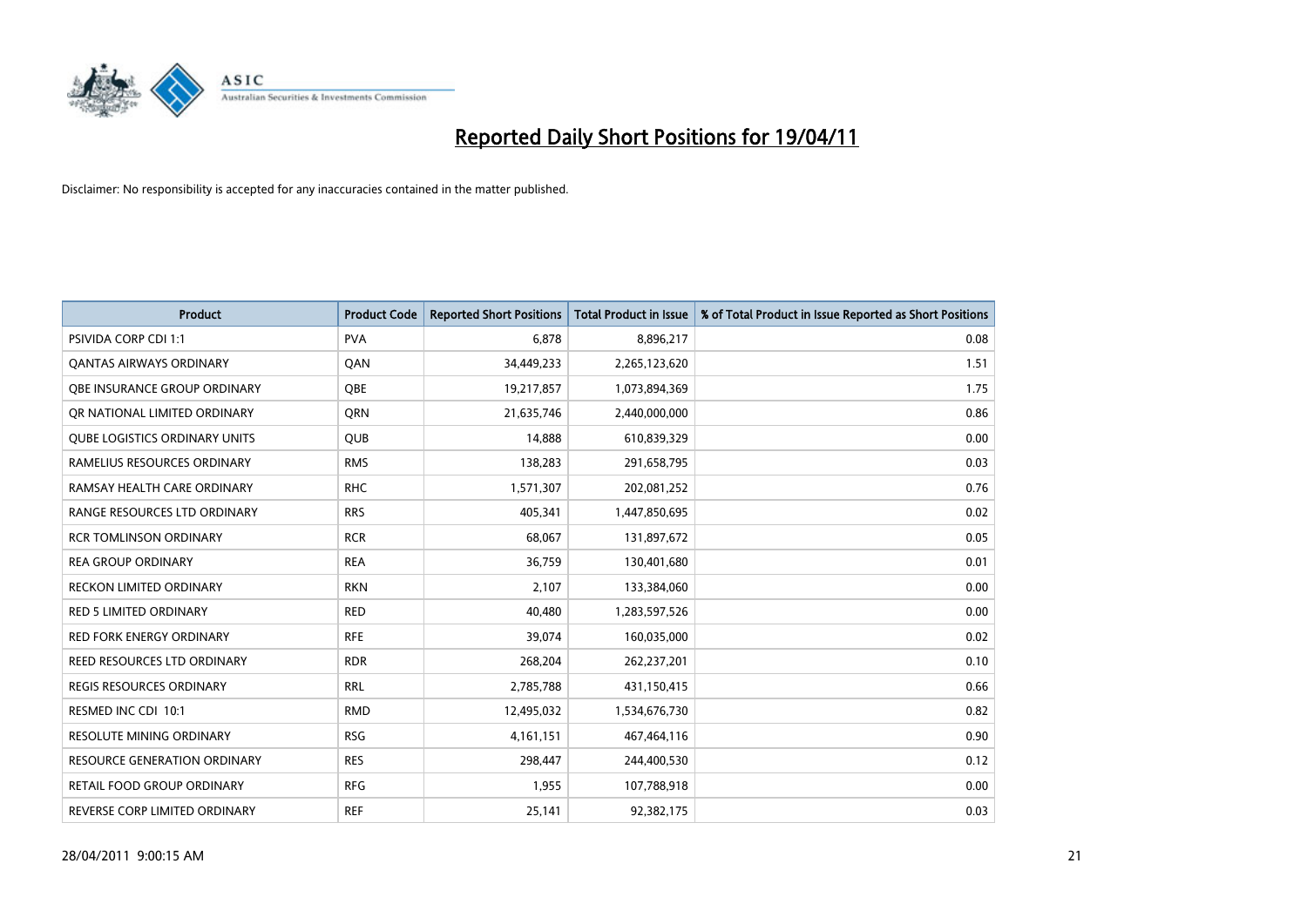

| <b>Product</b>                       | <b>Product Code</b> | <b>Reported Short Positions</b> | <b>Total Product in Issue</b> | % of Total Product in Issue Reported as Short Positions |
|--------------------------------------|---------------------|---------------------------------|-------------------------------|---------------------------------------------------------|
| <b>REX MINERALS LIMITED ORDINARY</b> | <b>RXM</b>          | 213,535                         | 151,438,879                   | 0.13                                                    |
| RHG LIMITED ORDINARY                 | <b>RHG</b>          | 106,441                         | 318,745,978                   | 0.02                                                    |
| <b>RIDLEY CORPORATION ORDINARY</b>   | <b>RIC</b>          | 810,557                         | 307,817,071                   | 0.26                                                    |
| RIO TINTO LIMITED ORDINARY           | <b>RIO</b>          | 14,944,607                      | 435,758,720                   | 3.44                                                    |
| <b>RIVERCITY MOTORWAY STAPLED</b>    | <b>RCY</b>          | 132,000                         | 957,010,115                   | 0.01                                                    |
| RIVERSDALE MINING ORDINARY           | <b>RIV</b>          | 189,649                         | 244,431,186                   | 0.08                                                    |
| ROBUST RESOURCES ORDINARY            | <b>ROL</b>          | 1,127,622                       | 84,944,097                    | 1.33                                                    |
| ROC OIL COMPANY ORDINARY             | <b>ROC</b>          | 6,804,642                       | 713,154,560                   | 0.94                                                    |
| RP DATA LTD ORDINARY                 | <b>RPX</b>          | 364,043                         | 149,246,421                   | 0.24                                                    |
| SAI GLOBAL LIMITED ORDINARY          | SAI                 | 304,174                         | 199,552,155                   | 0.13                                                    |
| SALMAT LIMITED ORDINARY              | <b>SLM</b>          | 150,030                         | 159,767,799                   | 0.09                                                    |
| SAMSON OIL & GAS LTD ORDINARY        | <b>SSN</b>          | 3,173,850                       | 1,726,088,509                 | 0.18                                                    |
| SANDFIRE RESOURCES ORDINARY          | <b>SFR</b>          | 630,937                         | 148,309,969                   | 0.41                                                    |
| <b>SANTOS LTD ORDINARY</b>           | <b>STO</b>          | 7,247,592                       | 877,913,584                   | 0.80                                                    |
| SARACEN MINERAL ORDINARY             | SAR                 | 755,014                         | 492,151,415                   | 0.15                                                    |
| SEDGMAN LIMITED ORDINARY             | <b>SDM</b>          | 419,760                         | 209,752,689                   | 0.20                                                    |
| SEEK LIMITED ORDINARY                | <b>SEK</b>          | 7,564,617                       | 336,584,488                   | 2.25                                                    |
| SENETAS CORPORATION ORDINARY         | <b>SEN</b>          | 756,999                         | 463,105,195                   | 0.16                                                    |
| SERVCORP LIMITED ORDINARY            | SRV                 | 77,855                          | 98,440,807                    | 0.08                                                    |
| SERVICE STREAM ORDINARY              | <b>SSM</b>          | 344.663                         | 283,418,867                   | 0.12                                                    |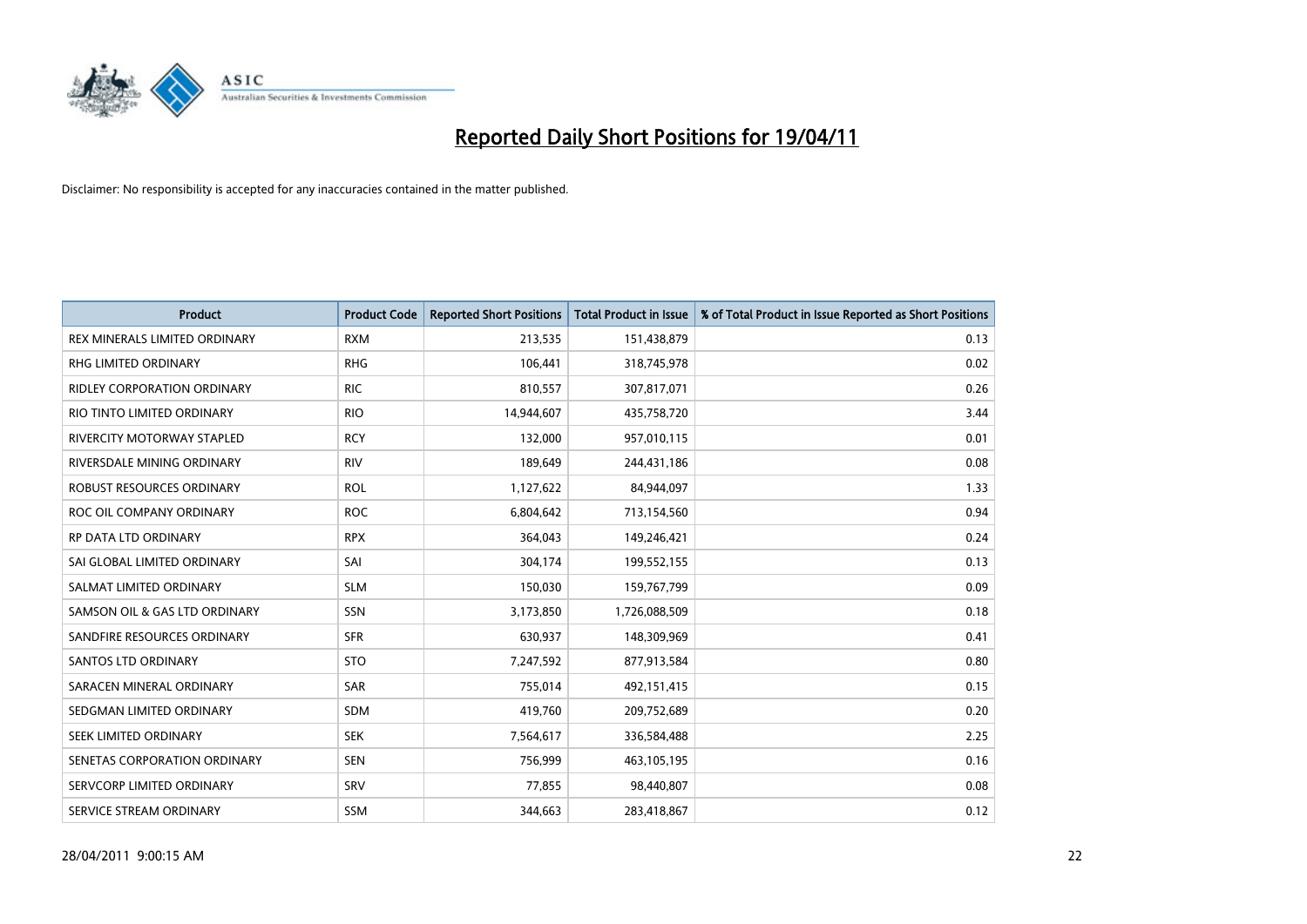

| <b>Product</b>                           | <b>Product Code</b> | <b>Reported Short Positions</b> | <b>Total Product in Issue</b> | % of Total Product in Issue Reported as Short Positions |
|------------------------------------------|---------------------|---------------------------------|-------------------------------|---------------------------------------------------------|
| SEVEN GROUP HOLDINGS ORDINARY            | <b>SVW</b>          | 816,675                         | 305,410,281                   | 0.25                                                    |
| SIGMA PHARMACEUTICAL ORDINARY            | <b>SIP</b>          | 19,944,311                      | 1,178,626,572                 | 1.69                                                    |
| SILEX SYSTEMS ORDINARY                   | <b>SLX</b>          | 339,145                         | 170,128,997                   | 0.20                                                    |
| SILVER LAKE RESOURCE ORDINARY            | <b>SLR</b>          | 93,715                          | 178,882,838                   | 0.05                                                    |
| SIMS METAL MGMT LTD ORDINARY             | SGM                 | 3,647,505                       | 205,393,914                   | 1.77                                                    |
| SINGAPORE TELECOMM. CHESS DEPOSITARY INT | SGT                 | 5,047,656                       | 276,569,442                   | 1.81                                                    |
| SKILLED GROUP LTD ORDINARY               | <b>SKE</b>          | 119,956                         | 232,963,526                   | 0.05                                                    |
| SKY CITY ENTERTAIN. ORDINARY             | <b>SKC</b>          | 117,051                         | 576,958,340                   | 0.02                                                    |
| <b>SKY NETWORK ORDINARY</b>              | <b>SKT</b>          | 25,520                          | 389,139,785                   | 0.01                                                    |
| <b>SLATER &amp; GORDON ORDINARY</b>      | SGH                 | 8,128                           | 149,320,168                   | 0.01                                                    |
| SMS MANAGEMENT. ORDINARY                 | <b>SMX</b>          | 69,818                          | 67,661,358                    | 0.10                                                    |
| SONIC HEALTHCARE ORDINARY                | <b>SHL</b>          | 6,289,732                       | 388,429,875                   | 1.62                                                    |
| SOUL PATTINSON (W.H) ORDINARY            | SOL                 | 36,246                          | 238,640,580                   | 0.01                                                    |
| SP AUSNET STAPLED SECURITIES             | SPN                 | 5,490,599                       | 2,795,115,439                 | 0.20                                                    |
| SPARK INFRASTRUCTURE STAPLED NOTE & UNIT | SKI                 | 17,503,116                      | 1,326,734,264                 | 1.31                                                    |
| SPDR 200 FUND ETF UNITS                  | <b>STW</b>          | 8                               | 50,839,159                    | 0.00                                                    |
| SPECIALTY FASHION ORDINARY               | SFH                 | 1,878,410                       | 191,686,122                   | 0.98                                                    |
| SPHERE MINERALS LTD ORDINARY             | <b>SPH</b>          | 1,991                           | 171,348,151                   | 0.00                                                    |
| SPOTLESS GROUP LTD ORDINARY              | <b>SPT</b>          | 2,415,756                       | 262,766,725                   | 0.92                                                    |
| ST BARBARA LIMITED ORDINARY              | SBM                 | 3,626,951                       | 325,615,389                   | 1.11                                                    |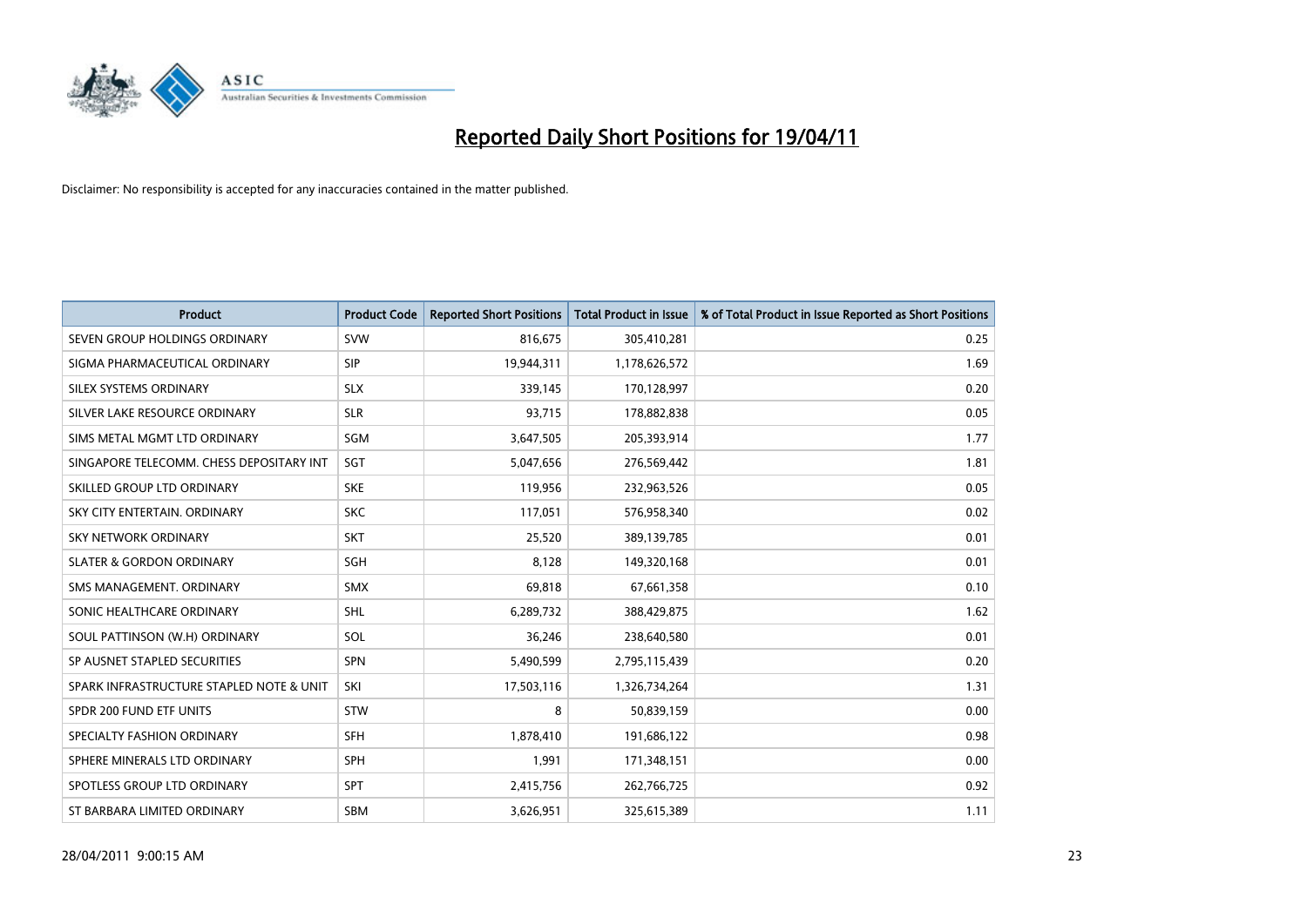

| <b>Product</b>                     | <b>Product Code</b> | <b>Reported Short Positions</b> | <b>Total Product in Issue</b> | % of Total Product in Issue Reported as Short Positions |
|------------------------------------|---------------------|---------------------------------|-------------------------------|---------------------------------------------------------|
| STAGING CONNECTIONS ORDINARY       | <b>STG</b>          | 2,917,189                       | 78,317,726                    | 3.72                                                    |
| STANMORE COAL LTD ORDINARY         | <b>SMR</b>          | 77,940                          | 87,270,738                    | 0.09                                                    |
| STARPHARMA HOLDINGS ORDINARY       | SPL                 | 163,691                         | 247,402,721                   | 0.07                                                    |
| STH AMERICAN COR LTD ORDINARY      | SAY                 | 9,200                           | 245,846,493                   | 0.00                                                    |
| STHN CROSS MEDIA ORDINARY          | SXL                 | 2,907,644                       | 650,951,941                   | 0.43                                                    |
| STOCKLAND UNITS/ORD STAPLED        | SGP                 | 13,115,227                      | 2,383,036,717                 | 0.56                                                    |
| STRAITS RES LTD. ORDINARY          | <b>SRO</b>          | 7,984,714                       | 324,355,749                   | 2.45                                                    |
| <b>STW COMMUNICATIONS ORDINARY</b> | SGN                 | 230,807                         | 364,310,964                   | 0.06                                                    |
| SUNCORP GROUP LTD ORDINARY         | <b>SUN</b>          | 6,413,492                       | 1,286,600,980                 | 0.48                                                    |
| SUNDANCE ENERGY ORDINARY           | <b>SEA</b>          | 42,685                          | 276,709,585                   | 0.02                                                    |
| SUNDANCE RESOURCES ORDINARY        | <b>SDL</b>          | 17,599,188                      | 2,718,671,668                 | 0.65                                                    |
| SUNLAND GROUP LTD ORDINARY         | <b>SDG</b>          | 9,126                           | 224,881,794                   | 0.00                                                    |
| SUPER RET REP LTD ORDINARY         | <b>SUL</b>          | 224,142                         | 130,018,739                   | 0.19                                                    |
| SWICK MINING ORDINARY              | <b>SWK</b>          | 1,548                           | 236,724,970                   | 0.00                                                    |
| SYMEX HOLDINGS ORDINARY            | <b>SYM</b>          | 6,633                           | 142,481,091                   | 0.00                                                    |
| TABCORP HOLDINGS LTD ORDINARY      | <b>TAH</b>          | 2,803,768                       | 688,019,737                   | 0.38                                                    |
| TALENT2 INTERNATION ORDINARY       | <b>TWO</b>          | 9,801                           | 142,434,450                   | 0.01                                                    |
| <b>TALISMAN MINING ORDINARY</b>    | <b>TLM</b>          | 3,079                           | 130,438,627                   | 0.00                                                    |
| TAP OIL LIMITED ORDINARY           | <b>TAP</b>          | 641,866                         | 240,967,311                   | 0.27                                                    |
| TASSAL GROUP LIMITED ORDINARY      | <b>TGR</b>          | 36,152                          | 146,304,404                   | 0.01                                                    |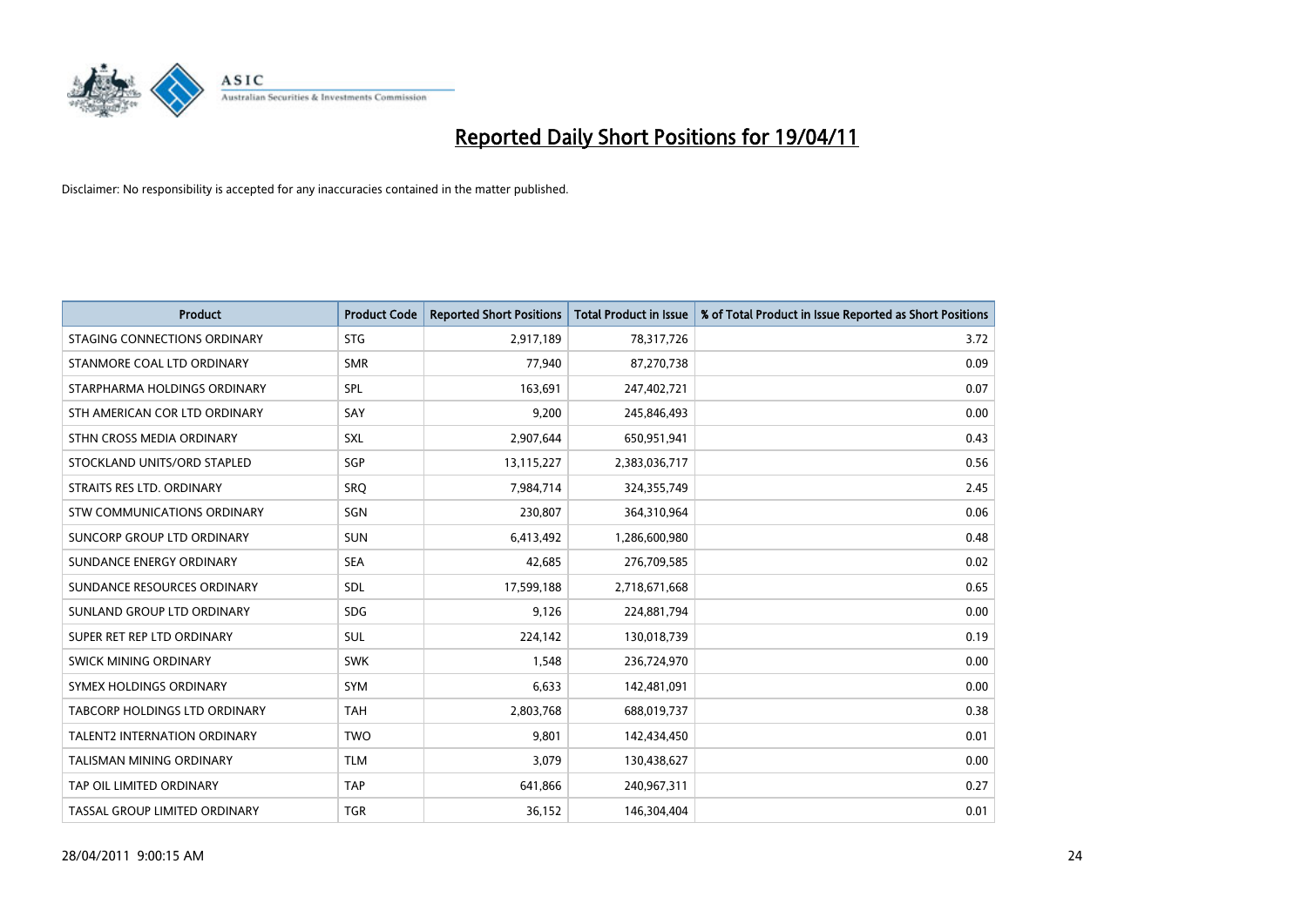

| <b>Product</b>                     | <b>Product Code</b> | <b>Reported Short Positions</b> | Total Product in Issue | % of Total Product in Issue Reported as Short Positions |
|------------------------------------|---------------------|---------------------------------|------------------------|---------------------------------------------------------|
| <b>TATTS GROUP LTD ORDINARY</b>    | <b>TTS</b>          | 14,087,156                      | 1,318,683,208          | 1.06                                                    |
| TELECOM CORPORATION ORDINARY       | <b>TEL</b>          | 19,736,663                      | 1,924,649,369          | 1.03                                                    |
| TELSTRA CORPORATION, ORDINARY      | <b>TLS</b>          | 20,318,442                      | 12,443,074,357         | 0.17                                                    |
| TEN NETWORK HOLDINGS ORDINARY      | <b>TEN</b>          | 36,569,593                      | 1,045,236,720          | 3.50                                                    |
| TERANGA GOLD CORP CDI 1:1          | <b>TGZ</b>          | 207,908                         | 150,228,220            | 0.12                                                    |
| TFS CORPORATION LTD ORDINARY       | <b>TFC</b>          | 65,950                          | 275,789,494            | 0.02                                                    |
| THE REJECT SHOP ORDINARY           | <b>TRS</b>          | 500,291                         | 26,033,570             | 1.91                                                    |
| THOR MINING PLC CHESS DEPOSITARY   | <b>THR</b>          | 2,307                           | 222,489,120            | 0.00                                                    |
| THORN GROUP LIMITED ORDINARY       | <b>TGA</b>          | 2,361                           | 129,858,924            | 0.00                                                    |
| THUNDELARRA EXPLOR, ORDINARY       | <b>THX</b>          | 57,135                          | 153,578,927            | 0.04                                                    |
| TIGER RESOURCES ORDINARY           | <b>TGS</b>          | 292,857                         | 668,635,549            | 0.04                                                    |
| TIMBERCORP LIMITED ORDINARY        | <b>TIM</b>          | 90,074                          | 352,071,429            | 0.02                                                    |
| <b>TISHMAN SPEYER UNITS</b>        | <b>TSO</b>          | 69,682                          | 338,440,904            | 0.02                                                    |
| TNG LIMITED ORDINARY               | <b>TNG</b>          | 4,321                           | 284,803,062            | 0.00                                                    |
| TOLL HOLDINGS LTD ORDINARY         | <b>TOL</b>          | 16,499,160                      | 710,128,531            | 2.33                                                    |
| TORO ENERGY LIMITED ORDINARY       | <b>TOE</b>          | 35,501                          | 964,936,676            | 0.00                                                    |
| <b>TOWER AUSTRALIA ORDINARY</b>    | <b>TAL</b>          | 793,334                         | 419,652,394            | 0.19                                                    |
| TOWER LIMITED ORDINARY             | <b>TWR</b>          | 690,119                         | 263,603,448            | 0.26                                                    |
| <b>TOX FREE SOLUTIONS ORDINARY</b> | <b>TOX</b>          | 40,940                          | 92,290,500             | 0.04                                                    |
| TPG TELECOM LIMITED ORDINARY       | <b>TPM</b>          | 4,038,653                       | 775,522,421            | 0.49                                                    |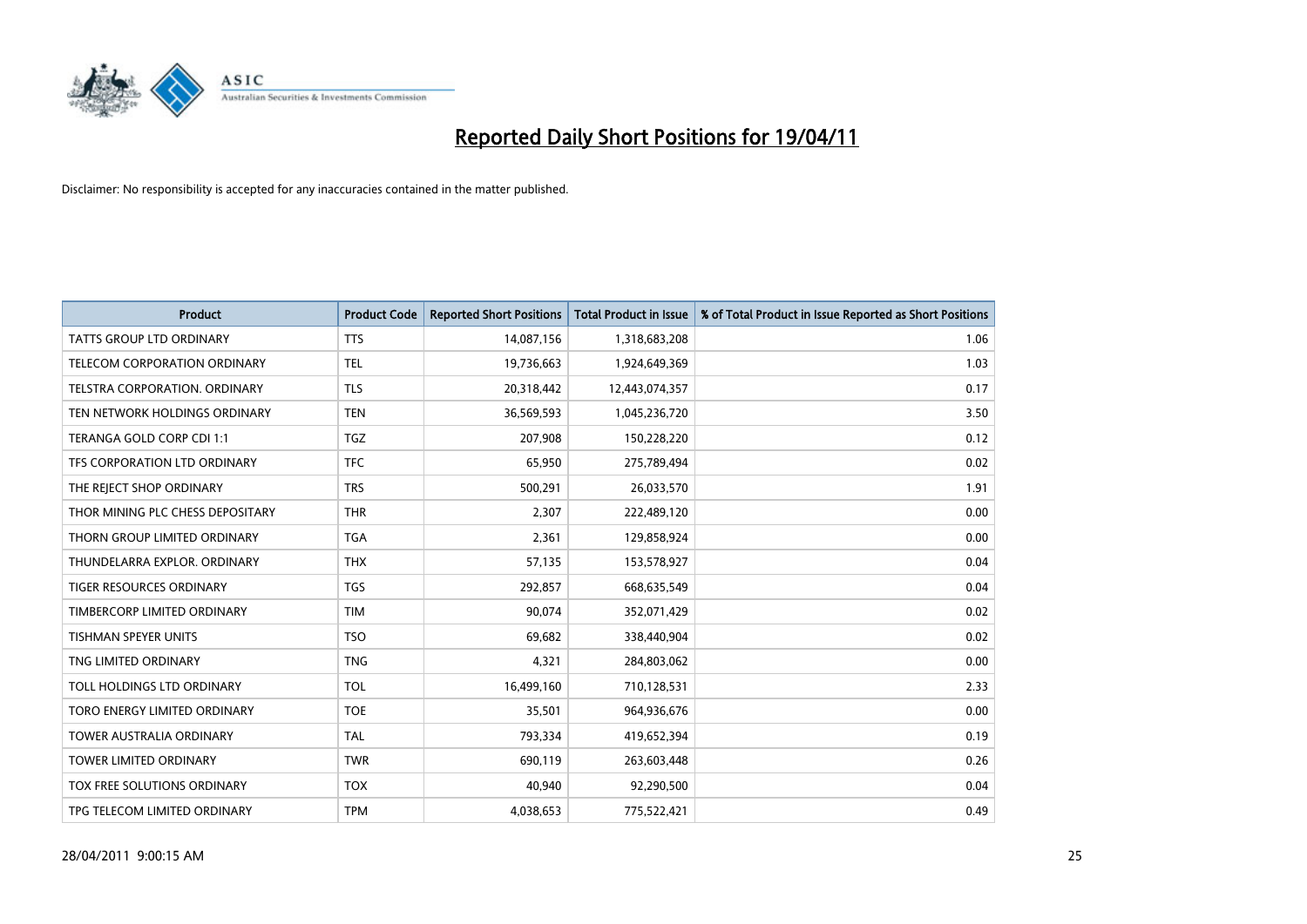

| <b>Product</b>                            | <b>Product Code</b> | <b>Reported Short Positions</b> | <b>Total Product in Issue</b> | % of Total Product in Issue Reported as Short Positions |
|-------------------------------------------|---------------------|---------------------------------|-------------------------------|---------------------------------------------------------|
| TRANSFIELD SERV INFR STAPLED SECURITIES   | <b>TSI</b>          | 47.063                          | 438,756,421                   | 0.01                                                    |
| TRANSFIELD SERVICES ORDINARY              | <b>TSE</b>          | 6,038,895                       | 549,715,957                   | 1.10                                                    |
| TRANSPACIFIC INDUST, ORDINARY             | <b>TPI</b>          | 14,231,555                      | 960,638,735                   | 1.48                                                    |
| TRANSURBAN GROUP TRIPLE STAPLED SEC.      | <b>TCL</b>          | 4,612,408                       | 1,443,543,731                 | 0.30                                                    |
| TRINITY GROUP STAPLED SECURITIES          | <b>TCO</b>          | 3,419                           | 203,405,927                   | 0.00                                                    |
| TROY RESOURCES NL ORDINARY                | <b>TRY</b>          | 41,629                          | 87,968,823                    | 0.04                                                    |
| UGL LIMITED ORDINARY                      | <b>UGL</b>          | 5,317,754                       | 166,047,171                   | 3.19                                                    |
| UNILIFE CORPORATION CDI US PROHIBITED     | <b>UNS</b>          | 435,261                         | 273,245,765                   | 0.15                                                    |
| UXC LIMITED ORDINARY                      | <b>UXC</b>          | 45,584                          | 305,789,718                   | 0.01                                                    |
| VALAD PROPERTY GROUP STAPLED US PROHIBIT. | <b>VPG</b>          | 3,913,614                       | 115,108,116                   | 3.40                                                    |
| VDM GROUP LIMITED ORDINARY                | <b>VMG</b>          | 11,116                          | 193,127,749                   | 0.01                                                    |
| <b>VENTURE MINERALS ORDINARY</b>          | <b>VMS</b>          | 146,339                         | 220,943,592                   | 0.06                                                    |
| VILLAGE ROADSHOW LTD ORDINARY             | <b>VRL</b>          | 23,327                          | 151,439,777                   | 0.02                                                    |
| <b>VIRGIN BLUE HOLDINGS ORDINARY</b>      | <b>VBA</b>          | 37,232,827                      | 2,210,197,600                 | 1.67                                                    |
| <b>VISION GROUP HLDGS ORDINARY</b>        | <b>VGH</b>          | 78,000                          | 74,061,110                    | 0.11                                                    |
| <b>VITA GROUP LTD ORDINARY</b>            | <b>VTG</b>          | 75,190                          | 142,499,800                   | 0.05                                                    |
| VITERRA INC CDI 1:1                       | <b>VTA</b>          | 3,828                           | 68,629,939                    | 0.01                                                    |
| VMOTO LIMITED ORDINARY                    | <b>VMT</b>          | 203,000                         | 594,955,106                   | 0.03                                                    |
| <b>WATPAC LIMITED ORDINARY</b>            | <b>WTP</b>          | 37,621                          | 183,341,382                   | 0.01                                                    |
| <b>WDS LIMITED ORDINARY</b>               | <b>WDS</b>          | 701                             | 144,055,662                   | 0.00                                                    |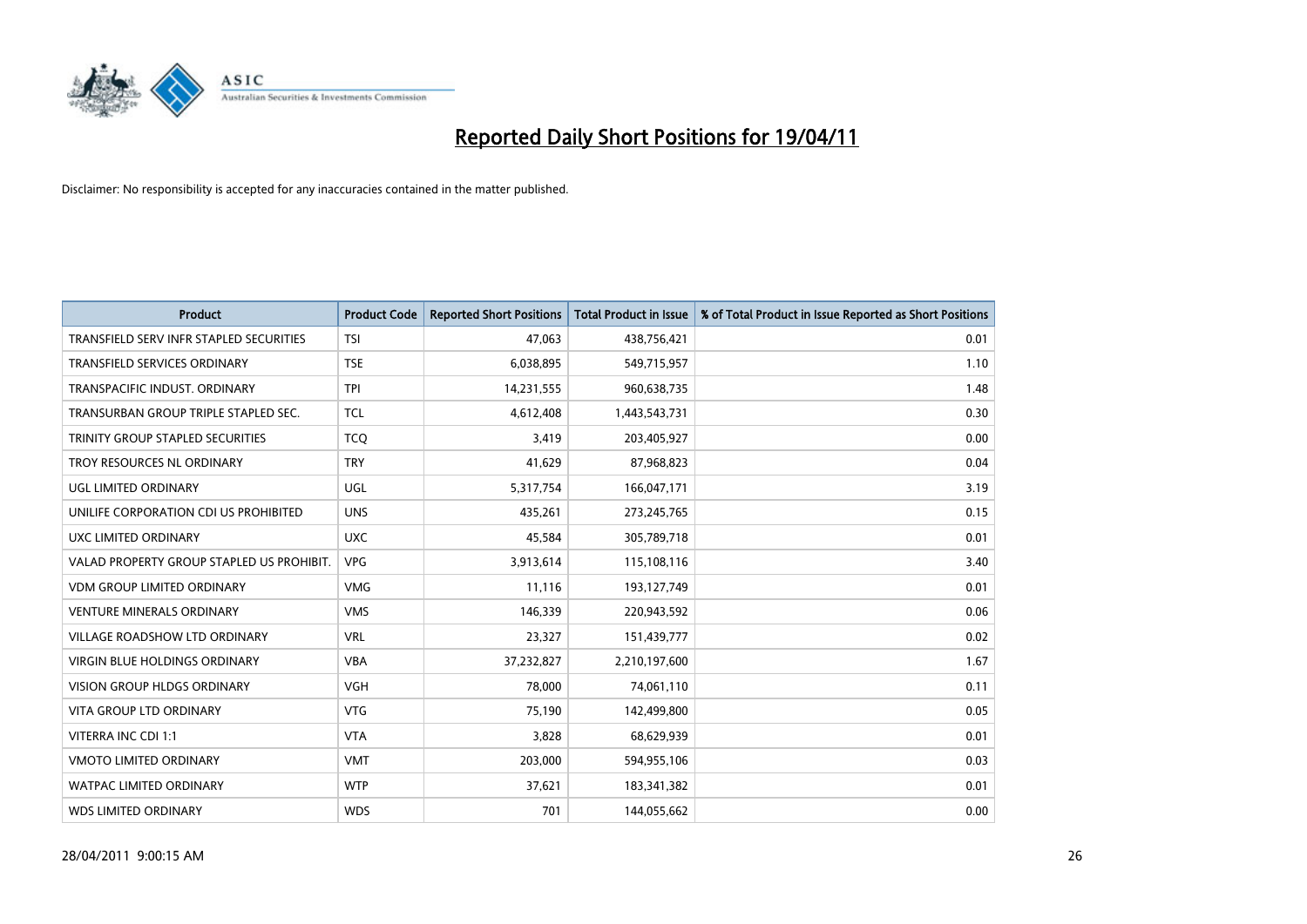

| <b>Product</b>                           | <b>Product Code</b> | <b>Reported Short Positions</b> | <b>Total Product in Issue</b> | % of Total Product in Issue Reported as Short Positions |
|------------------------------------------|---------------------|---------------------------------|-------------------------------|---------------------------------------------------------|
| <b>WEBJET LIMITED ORDINARY</b>           | <b>WEB</b>          | 353,213                         | 77,961,278                    | 0.46                                                    |
| <b>WESFARMERS LIMITED ORDINARY</b>       | <b>WES</b>          | 20,740,208                      | 1,005,191,394                 | 2.06                                                    |
| WESFARMERS LIMITED PARTIALLY PROTECTED   | <b>WESN</b>         | 67.564                          | 151,880,768                   | 0.03                                                    |
| WEST AUSTRALIAN NEWS ORDINARY            | <b>WAN</b>          | 3,040,047                       | 467,828,724                   | 0.64                                                    |
| <b>WESTERN AREAS NL ORDINARY</b>         | <b>WSA</b>          | 8,869,959                       | 179,735,899                   | 4.92                                                    |
| WESTERN DESERT RES. ORDINARY             | <b>WDR</b>          | 948                             | 154,687,785                   | 0.00                                                    |
| WESTFIELD GROUP ORD/UNIT STAPLED SEC     | <b>WDC</b>          | 7,713,241                       | 2,308,988,539                 | 0.29                                                    |
| <b>WESTFIELD RETAIL TST UNIT STAPLED</b> | <b>WRT</b>          | 23,083,154                      | 3,054,166,195                 | 0.75                                                    |
| <b>WESTPAC BANKING CORP ORDINARY</b>     | <b>WBC</b>          | 25,626,123                      | 3,008,919,627                 | 0.81                                                    |
| WHITE ENERGY COMPANY ORDINARY            | <b>WEC</b>          | 10,340,938                      | 316,104,241                   | 3.26                                                    |
| WHITEHAVEN COAL ORDINARY                 | <b>WHC</b>          | 1,002,345                       | 493,800,069                   | 0.20                                                    |
| WHK GROUP LIMITED ORDINARY               | <b>WHG</b>          | 34,194                          | 265,142,652                   | 0.01                                                    |
| <b>WILDHORSE ENERGY ORDINARY</b>         | <b>WHE</b>          | 60,987                          | 227,117,335                   | 0.03                                                    |
| WINDIMURRA VANADIUM ORDINARY             | <b>WVL</b>          | 163,685                         | 154,278,674                   | 0.11                                                    |
| WOODSIDE PETROLEUM ORDINARY              | <b>WPL</b>          | 4,745,097                       | 793,229,820                   | 0.57                                                    |
| WOOLWORTHS LIMITED ORDINARY              | <b>WOW</b>          | 3,780,347                       | 1,212,890,484                 | 0.30                                                    |
| <b>WORLEYPARSONS LTD ORDINARY</b>        | <b>WOR</b>          | 4,995,875                       | 241,151,040                   | 2.03                                                    |
| WOTIF.COM HOLDINGS ORDINARY              | <b>WTF</b>          | 10,718,855                      | 210,980,444                   | 5.06                                                    |
| WPG RES LTD ORDINARY                     | <b>WPG</b>          | 141,249                         | 247,259,340                   | 0.06                                                    |
| YTC RESOURCES ORDINARY                   | <b>YTC</b>          | 89,829                          | 234,803,364                   | 0.03                                                    |